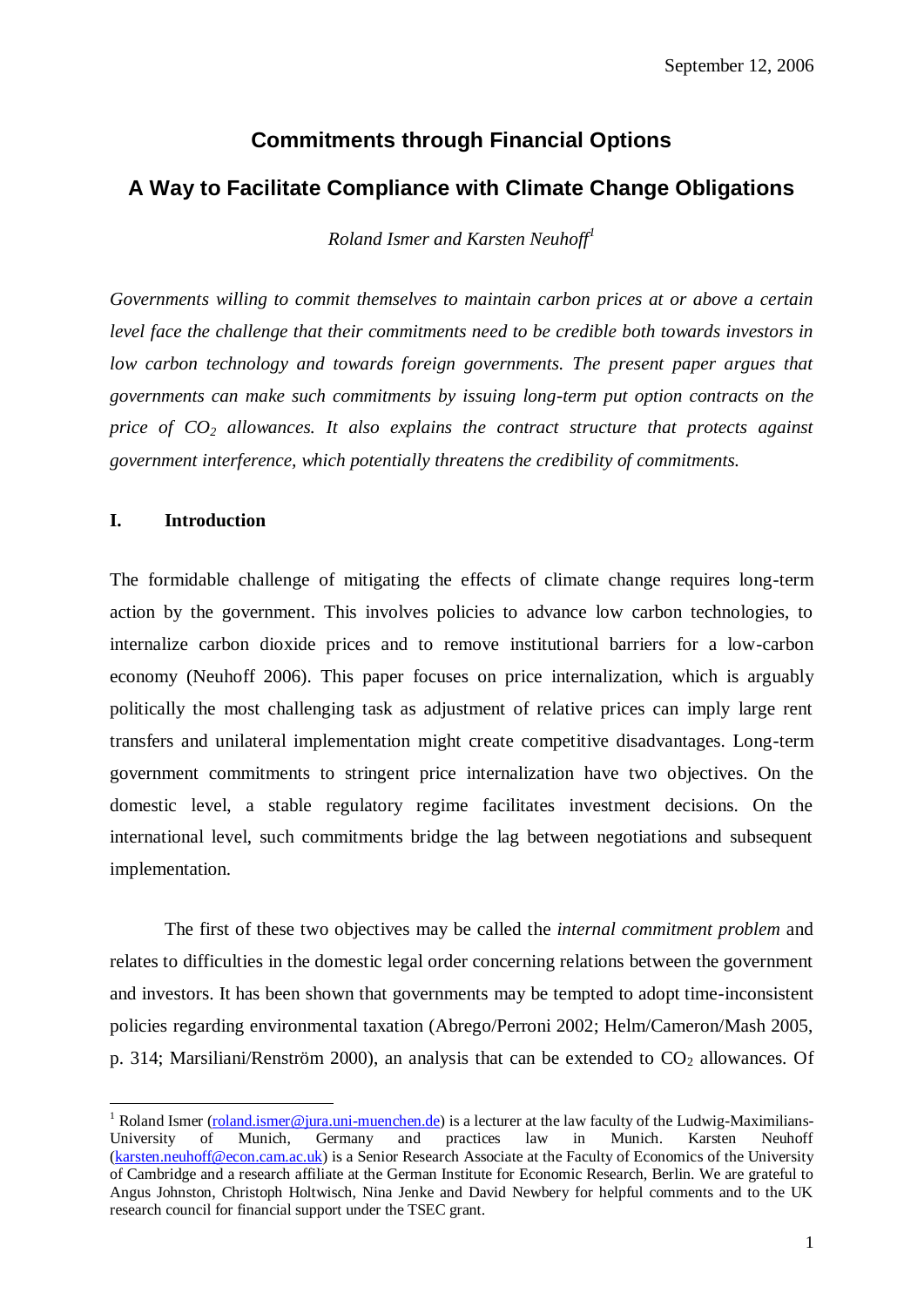particular concern from a climate change perspective would be situations in which the government could later on reduce the price for carbon emissions: if investors are aware of that risk they are likely to under-invest in energy efficiency and low carbon technologies. To avoid such insecurity, there have been repeated calls for long-term contracts regarding carbon pricing (Newbery 2003, Helm and Hepburn 2005).

The second represents the *external commitment problem*: the global public good character of climate change abatement<sup>2</sup> implies that individual countries face the muchdiscussed incentive to "free-ride" on other countries' efforts – countries that do not reduce their emissions nevertheless enjoy the benefits of the emissions reductions by others. Even where countries, by way of an international agreement or less formally so by way of a unilateral announcement or a series of such announcements, have assumed obligations to reduce greenhouse gas emissions, incentives remain for the signatories to later renege on the obligations. To make negotiations meaningful any obligations taken on by a state would therefore have to be credible. Absent a world power adjudicating and policing the obligations, this requires the design of a mechanism to which all parties can assent at the time of concluding the agreement (*ex ante*, i.e. at the end of the bargaining phase) and which effectively ensures *ex post compliance*, *i.e.* behavior in adherence to and conformity with the prescriptions and proscriptions of the behavioral regime established in respect of a particular issue area (Young 1979; Ehrmann 2002, p. 432) in the phase after taking on the obligation.<sup>3</sup> A fairly large literature has confirmed that Henkin's famous aphorism ("[i]t is probably the case that almost all nations observe almost all principles of international law and almost all of their obligations almost all of the time" (Henkin 1979, 47; critical of this view e.g. Weiss 1999) is true even without effective enforcement mechanisms (Bradford 2004; Holtwisch 2006, 265 ff.). Nevertheless, influential contributors to the literature (e.g. Bodansky 2003, p. 39) have voiced doubts whether that would still be true for "deep cooperation" where implementation would require significant departure from what would have been done in absence of the agreement (Downs et al. 1996, 383). Some scholars have even rejected international agreements for lack of enforceability (Barrett 2003, p. 389 and Barrett 1999, p. 133).

<u>.</u>

 $2^2$  I.e. the fact that emissions reductions by one state promises advantage of the other state, regardless of whether or not that second state engages in emissions reductions itself. For a more rigorous definition of public goods see e.g. Atkinson/Stiglitz (1980), 483 ff.

 $3$  For an overview of theories on why states comply with international law see Bradford (2004) and the collected articles in Zaelke/Kaniaru/Kružíková (2005).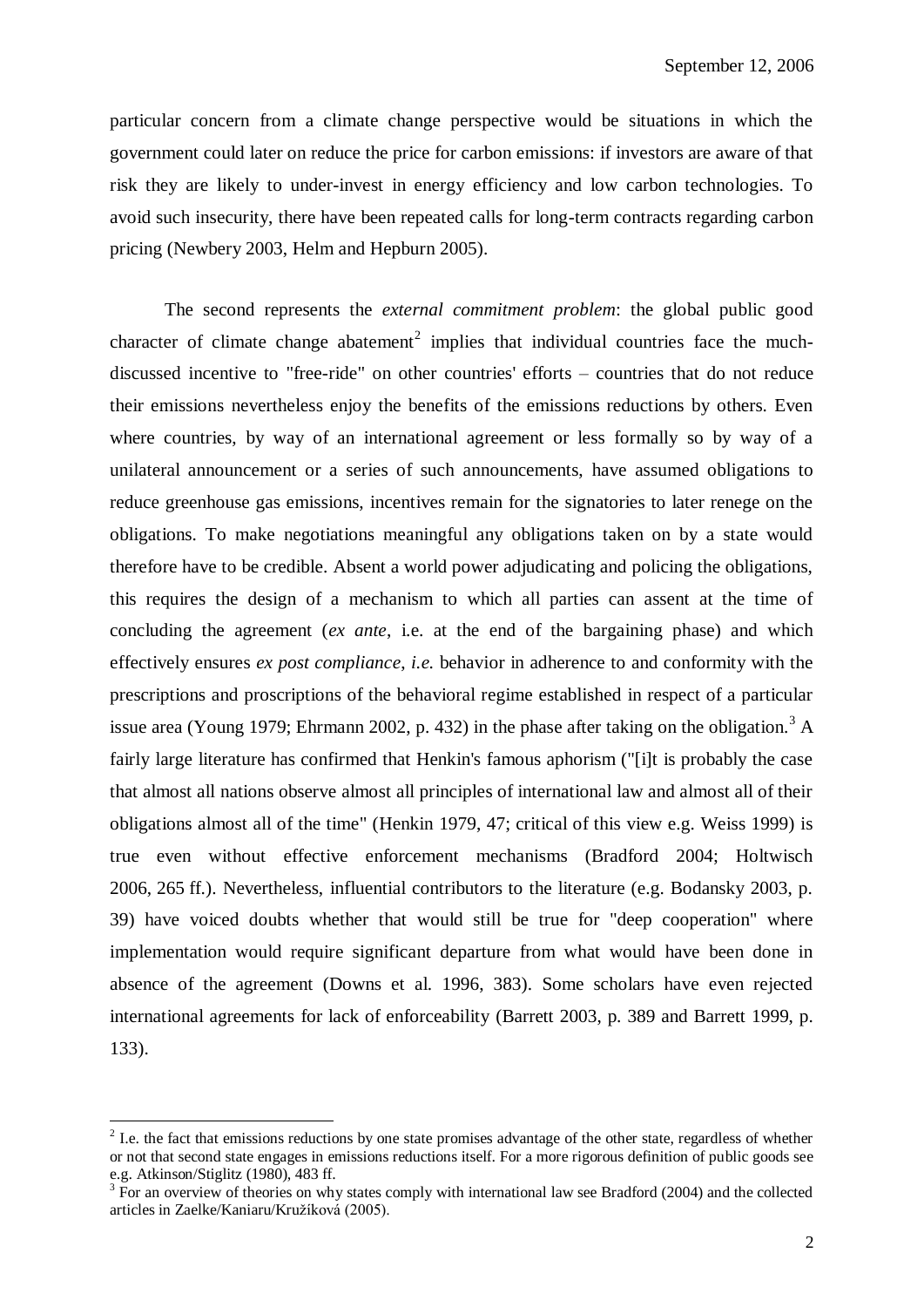The present paper proposes a "two obligations" approach – combining domestic obligations to investors with international obligations – that provides a direct solution to the internal commitment problem. It starts out from the insight that in liberal democracies, natural and legal persons have strong, inalienable property rights against their governments. The governments cannot simply take away these property rights, but must abide by a set of restrictions. Thus, natural and legal persons can conclude options contracts with the government, the obligations under which are enforceable. We therefore propose that the government issues put options on the price of allowances to private, corporate or financial investors. The put options give investors the right, but not the obligation, to sell allowances to the government at the strike price. Towards the investors, the government is therefore fully committed to a price floor for future allowances. This protection of investors by domestic law can be complemented, or in some cases substituted, by an appropriate international mechanism. Disputes arising from the option contracts can be made subject to international arbitration, e.g. by the International Chamber of Commerce.

Issuing the put options helps to solve the external commitment problem through two channels: first, *ex ante*, the government affects the price of the emissions rights by deciding on the amount and modalities of issuing, banking and transferring emission rights. If put options for allowances have been issued, the government must observe the minimum carbon price or face the financial consequences. A rational government will generally adjust its issuance in order to avoid the large financial liability that would be triggered if the carbon price fell below the strike price of the options. The level of commitment in international agreements on climate change can thus be enhanced if the parties issue put options on the carbon price. Once the options are issued the government must observe the minimum carbon price or face the financial consequences. Alternatively, the states may unilaterally promise to maintain the carbon price above a certain threshold. Such unilateral commitments could lead to an informal repetition by states successively entering into ever more stringent obligations (at least initially) without any formal international agreement. In essence, the scheme allows that the obligations both under the international agreement and under the unilateral promise (hereinafter referred to as *International Obligations*) can become enforceable. Second, issuing the options introduces an automatic *ex post* stabilizer: if the carbon price were to fall below the strike price of the options, then market participants would exercise their options and sell back allowances. If the volume of outstanding options is sufficiently large, then this will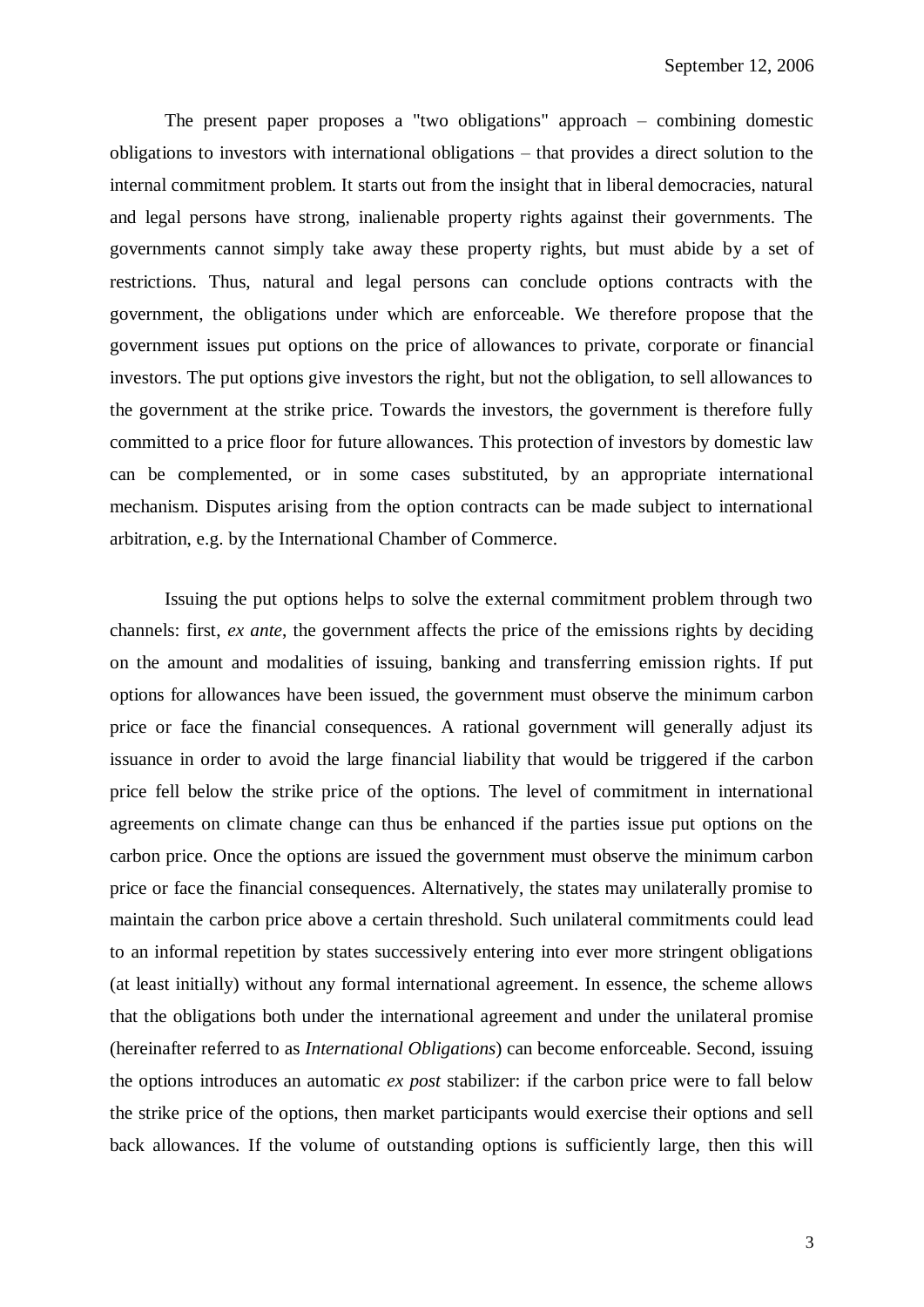retain the price at the strike price level. $4$  To ensure that this amount of outstanding options is sufficiently large, it may not suffice to issue options only to investors in low carbon technology. In this case options have to be designed such that they are also attractive also to, for example, financial investors.

We were inspired by the idea of long-term carbon contracts, which are also referred to as long-term contracts for difference (Newbery 2003, Helm/Hepburn 2005). If the government promises in such a contract to buy back allowances in the future or pay the price difference relative to a strike price, this would increase the motivation for governments to implement a more stringent policy. However, in contrast to the suggested option contracts, the counter party to future contracts bears the downside risk if allowance prices exceed the contract price. Only persons that use the forward contract to hedge risks created from uncertain carbon prices are interested in signing such contracts. This reduces the contract volume and thus the level of government commitment. Moreover, although investors in low carbon power stations might benefit from such long-term contracts as their returns are driven by electricity prices that are linked to carbon prices, the forward contracts may create additional risks for them. This would in particular be the case where increases in carbon prices do not result in corresponding increases in the electricity price, e.g. because other low carbon technologies are marginal. Likewise, if plant operation is interrupted because of technical difficulties or high price increases of input factors, the obligations under the longterm carbon contract continue, thus possibly increasing risk exposure and reducing the real option value of physical assets. These risks can result in a combination of the following two adverse effects: first, they reduce demand for long-term carbon contracts and, second, they reduce net revenues for future governments because they are reflected in a risk premium pushing up the contract price of the long-term carbon contracts.

The option contract does not share these difficulties. Buyers of these option contracts are not exposed to liabilities. With sufficient outstanding option contracts the commitment is sufficiently strong, the likelihood of low carbon prices is low and thus the value and price of the contracts is close to zero, which makes the contracts easily accessible as a risk-hedging device under many circumstances.

1

<sup>&</sup>lt;sup>4</sup> The options can ensure a price floor, if there are more options issued than could be the maximum excess supply of allowances, e.g. caused by technology and demand uncertainty.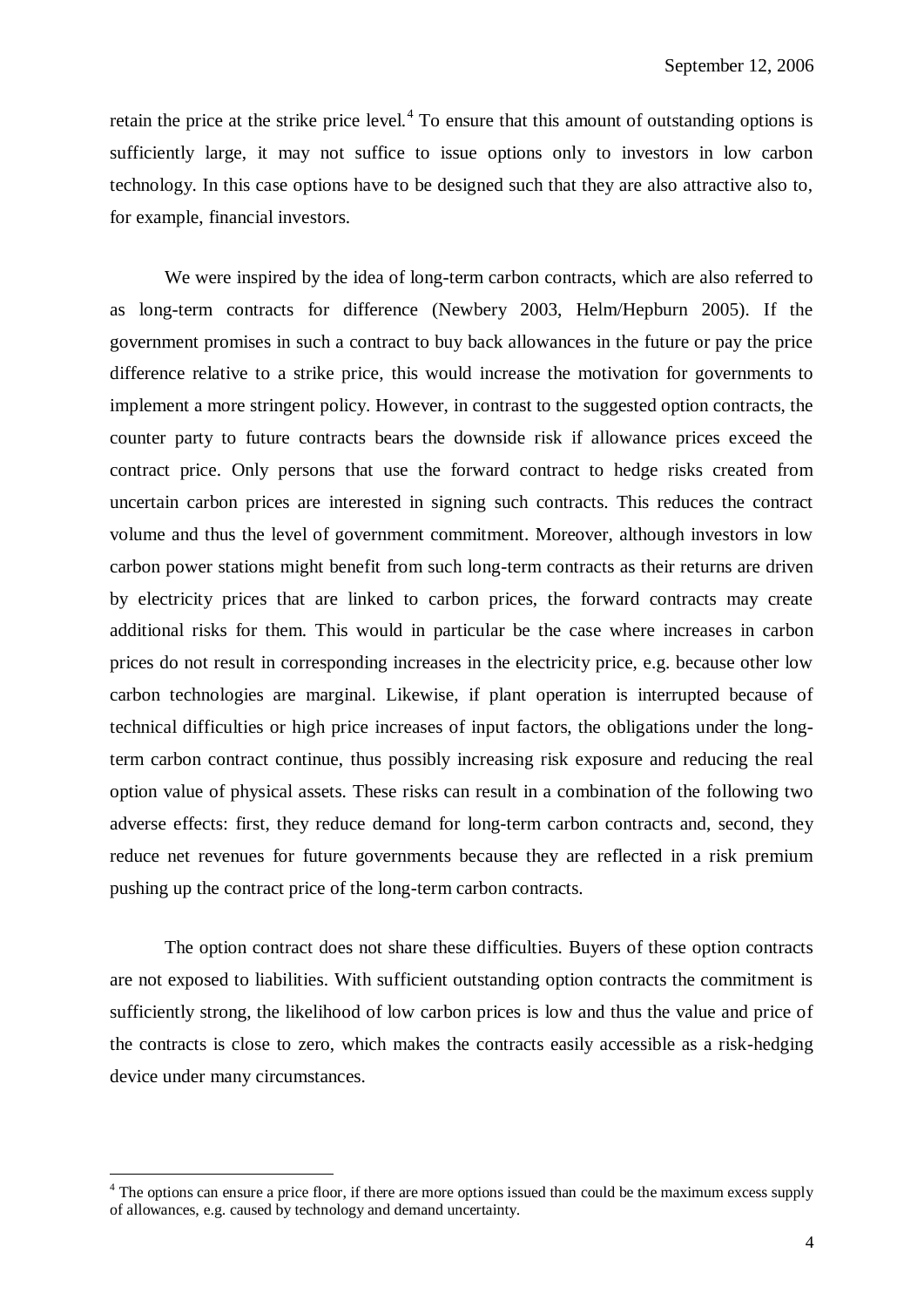Our proposal differs from international agreements that directly create obligations for individuals, e.g. the provisions of international criminal law, and from work on attempts to advance a substantive environmental human right,<sup>5</sup> since in our proposal – in contrast to the suggestions in the literature (Yang 2006, p.  $35$ ) – both the obligor and the obligee of the international agreement are states. At the same time, it is also structurally different from conventions entitling the individual to pursue legal actions or to start arbitration procedures against states, such as the ICSID Convention, $6$  because these conventions directly give benefits to individuals, whereas in our proposal, only the option contract, but not the international obligation, gives rights to the individuals. Neither does the approach advocated in this paper strictly present a case of entrepreneurial enforcement, where non-governmental entities and private citizens can trigger or participate in enforcement action (Yang 2006, p. 34; Vázquez 1992): the approach developed here does not give the individuals any means directly to end government non-compliance, but merely alters the incentives the government faces when not complying. In its aims, the mechanism proposed here is somewhat similar to the proposal by Helm, Hepburn and Mash (2005) advocating an independent authority that monitors the observance of carbon emissions targets. Independent central banks have successfully illustrated how such institutional independence creates credibility for time frames relevant for inflation targeting. Yet investment decisions in low carbon technologies face longer time frames, over which governments can change institutions, and thus we think our additional commitment mechanism is beneficial.

# **II. The Two-Obligations Approach**

# **1. Envisaged Context**

<u>.</u>

Before we describe the proposal in more detail, we specify the assumptions under which we discuss the economic viability of the scheme. We did not investigate to what extent these can be relaxed without jeopardizing the scheme. We assume a quantity-based approach specifying emissions targets rather than a price-based approach through a tax. The countries seek to contribute to emission reductions through the implementation of a national – or, in the case of the European Union, regional – emissions trading system. Such a market is sufficiently liquid

<sup>&</sup>lt;sup>5</sup> See Bell/McGillivray (2006), 175; DeMerieux (2001); Kiss (1992); Lee (2000). On problems regarding the burden of proof, see Filho (2005), 6.

<sup>&</sup>lt;sup>6</sup> The ICSID Convention allows for the settlement of investment disputes between states and nationals of other states. It is, however, not applicable to our case for lack of an "investment", see Bishop/Crawford/Reisman (2005), 9.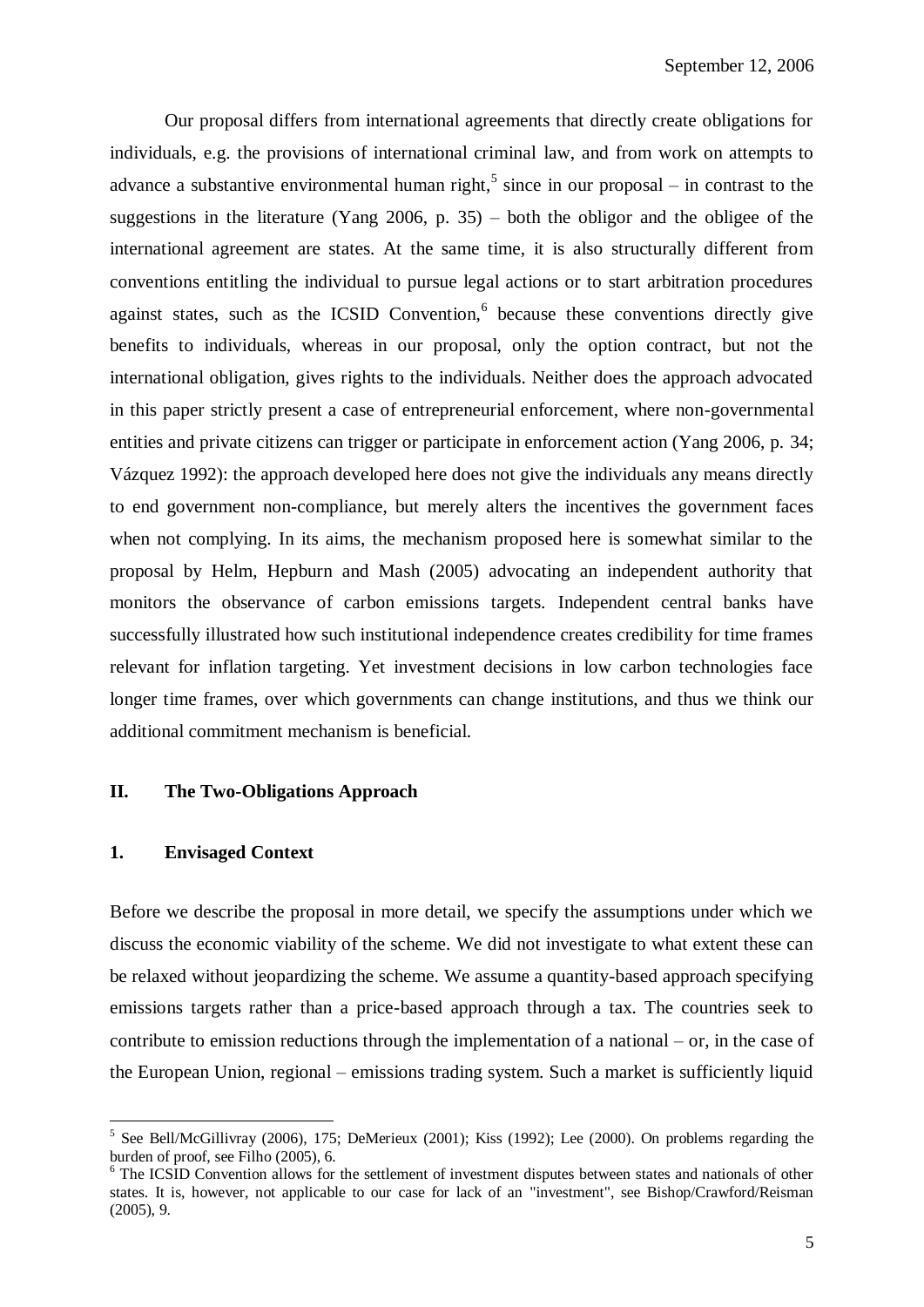so as to provide reliable price signals. Emitters cannot buy allowances issued outside their trading system or otherwise procure them, i.e. through joint implementation or clean development mechanisms (cf. Jamin/Depledge 2004, 159 ff. and 187 ff.). We do not discuss the merits or means of implementing a price ceiling for the allowances price ("safety valve").<sup>7</sup>

# **2. The Mechanics of the Scheme**

<u>.</u>

The following scheme should be used to secure internal and external commitment: The states should agree among themselves, or unilaterally undertake, to sell put options to third parties, i.e. options which give the third party the right to sell an allowance of that state for a certain fixed strike price. A holder of such an option who was willing to exercise it would hold or purchase an allowance in the market and sells the allowance to the government for the strike price upon exercising the option. Three variables can be used by the states to fine-tune their credible commitment: strike price, the number of options and the duration of options. The strike price can be freely negotiated between the states, or, in case of unilateral measures, freely set by the state assuming the obligation. Higher strike prices, more outstanding options or options with longer duration increase the commitment by the government. The maximum amount of the government's liability can easily be calculated as strike price multiplied by the number of put options handed in; the profit made by the third party per put option would then be the strike price minus the allowance price.

The options should be sold to private individuals or corporate sector investors. In particular, the put options allow investors in abatement technology and in renewable energy to hedge against the risk that lower carbon prices reduce production costs of competing products. This would reduce demand for low carbon technologies and thus sales revenue. Financial investors do not acquire the options to hedge a position but as an investment opportunity. If they were to own a large fraction of outstanding options, they might be tempted to seek influence over government policy. To reduce that opportunity, the direct or indirect ownership of the options above a threshold level could be published. The incentive to manipulate the allowance market price can also be reduced by requiring a physical settlement rather than a cash settlement of the options. This means that an option holder has to hand over

 $<sup>7</sup>$  According to contributions in the literature, affording the government this safety valve may bring about results</sup> that essentially replicate the desired properties of a carbon tax rather than an emissions trading scheme, see McKibben/Wilcoxen (2002); Pizer (1999); Pizer (2002).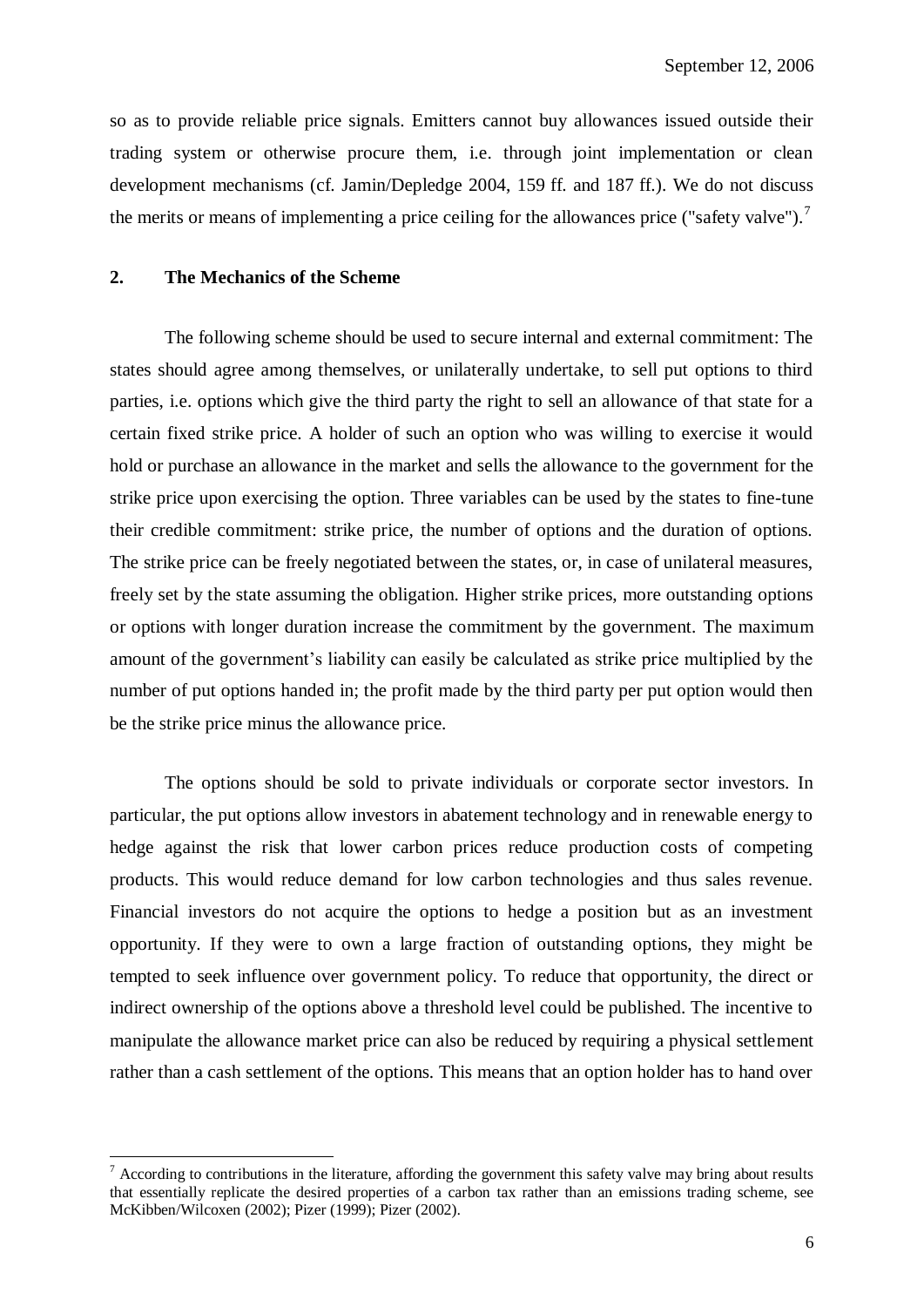an allowance when he exercises the option. The payment is not affected by the carbon price and thus the incentive to manipulate the carbon price is reduced.

The scheme can be illustrated by the following example: the government of the US promises to maintain the price of carbon emissions at or above USD 20. In order to do that, the government issues one hundred million put options on allowances with a strike price of USD 20 and duration of five years. If the price of carbon falls to USD 11 at the end of the five-year period and assuming infinitely elastic supply of allowances at such price, option holders not selling the option on would buy an allowance on the market for USD 11 and sell it on, using the put option, for a price of USD 20. The government would then have to spend the maximum of USD 2 billion (one hundred million times USD 20). Assuming that the government initially auctioned the allowances these costs are balanced against auction revenue of USD 1.1 billion. Thus the net exposure of the government, and net gain for the option contract holders, would be USD 0.9 billion. Anticipating this outcome, the government will *ex ante* sell fewer allowances. In addition, where the assumption of infinitely elastic supply does not hold, there will be a second effect: *ex post* (i.e. after the government has issued the allowances), holders of the put option will, through their purchase of the allowances, drive up the carbon price thus automatically stabilizing prices. If the amount of option contracts issued is sufficiently large, then the scheme effectively creates a floor of USD 20 for the allowance-price. The policy objective is satisfied without triggering a financial penalty for the government auctioning allowances.

Two security mechanisms should be introduced further to protect investors: first, there should be a fictitious price of zero for the allowances should the state in question choose to disband the emissions trading scheme altogether. In this case owners of put options would receive the strike price of the options. Second, the parties to the option contract should agree on an arbitration clause that subjects disputes under the options contract to arbitration by a pre-defined arbitrator. For example, the arbitration may take place under the auspices of the Paris-based International Chamber of Commerce for disputes that do not involve Member States of the European Union. Such arbitral awards are more easily enforceable in third states.

What interest would a state have in subjecting itself to such a mechanism? Where the international obligation is incorporated in an international agreement, the answer to this question becomes apparent when one looks at the underlying problem: at the time of concluding an international agreement, the states prefer agreement to non-agreement and they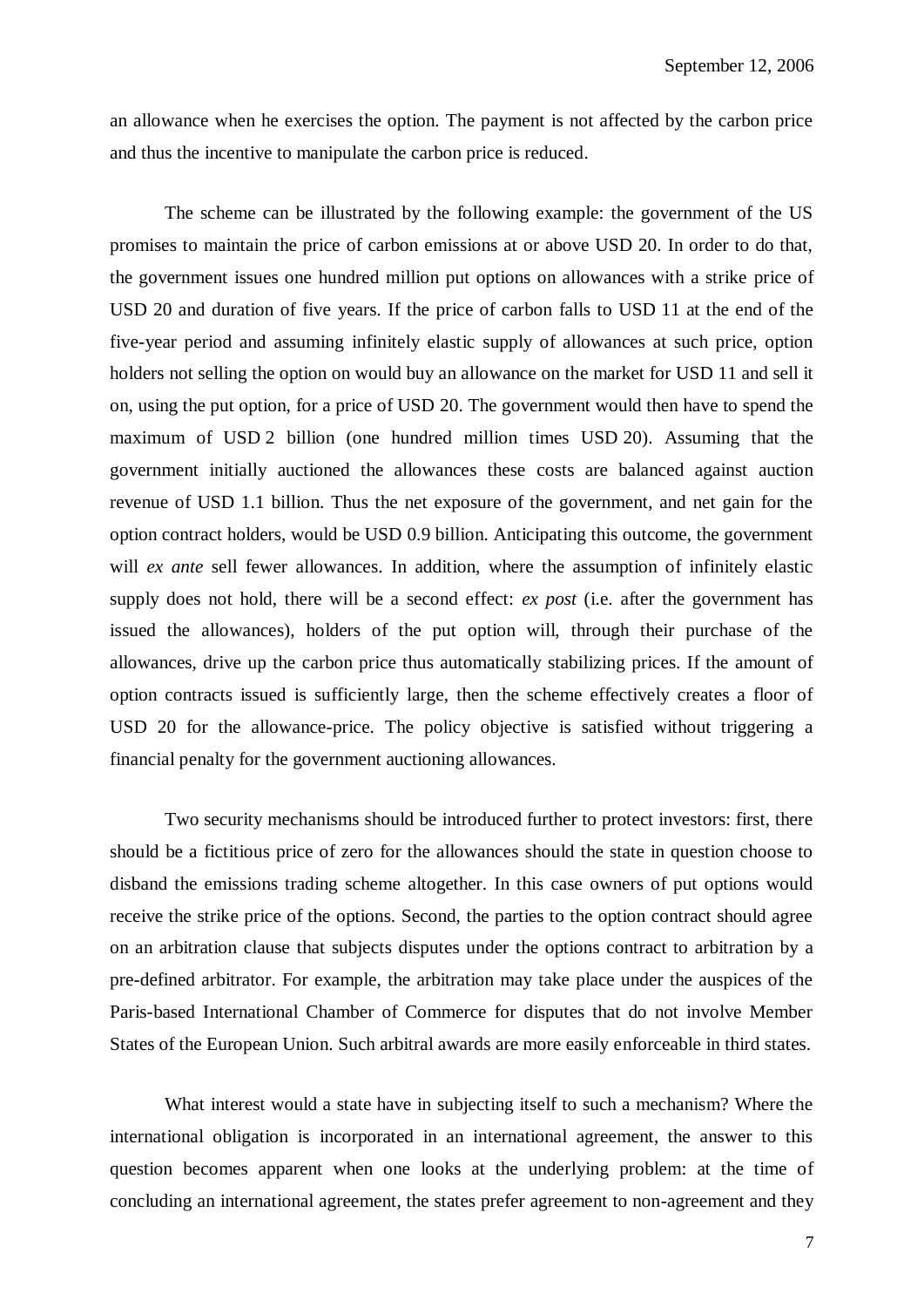would generally like the agreement to be implemented as agreed. Only later does a situation arise which is akin to the prisoner's dilemma: each state individually does better if it cheats upon the other and does not abide by its obligations, even though globally, co-operation would be the best outcome. In contrast, after such a mechanism has been implemented, the situation is changed: the state has a strong incentive to keep the price of allowances higher than the strike price because then no put option would be exercised. Otherwise, the state would have to make a potentially very large payment to third party investors. This means that the state will – under normal circumstances – choose to keep the carbon price high and thus abide by its obligations. If the other state likewise were to issue options, then states would tend to comply with international agreements because at the time when the decision whether or not to comply is being made, it is in the state's best interest to comply. Or in other words: issuing the options makes non-compliance far less attractive and thus induces the state as a rational actor to choose compliance.

Similarly, a unilateral obligation may be incurred in expectation of reciprocity, i.e. in the expectation that once one state has taken the lead and announced credible reduction obligations, other states will follow suit and will in turn assume credible reduction obligations. For this, the options mechanism seems particularly well suited. As other states follow, the leading state may take the additional step of increasing the commitment by issuing options with a higher strike price and thereby initiate a new round of stricter commitments. Thus negotiations are translated into a repeated game, opening them for the opportunity of engaging the public and thus increasing acceptance of policy decisions (Setear 1996).

# **III. The Legal Backbone: Human Rights and Arbitration**

The following section will explain that the property guarantee protects against invalidation of option rights by the government. The terms and conditions of the option contract may provide further protection by subjecting the dispute to international arbitration and by the government's waiver of its sovereign immunity. This would also make the scheme independent of the functioning of the legal order of the state granting the options.

# **1. Human Rights Protect against Invalidation of Option Rights by the Government**

In legal terms, the main challenge is to devise a scheme that is secure against the government simply invalidating the options. The starting point should be the fact that liberal democracies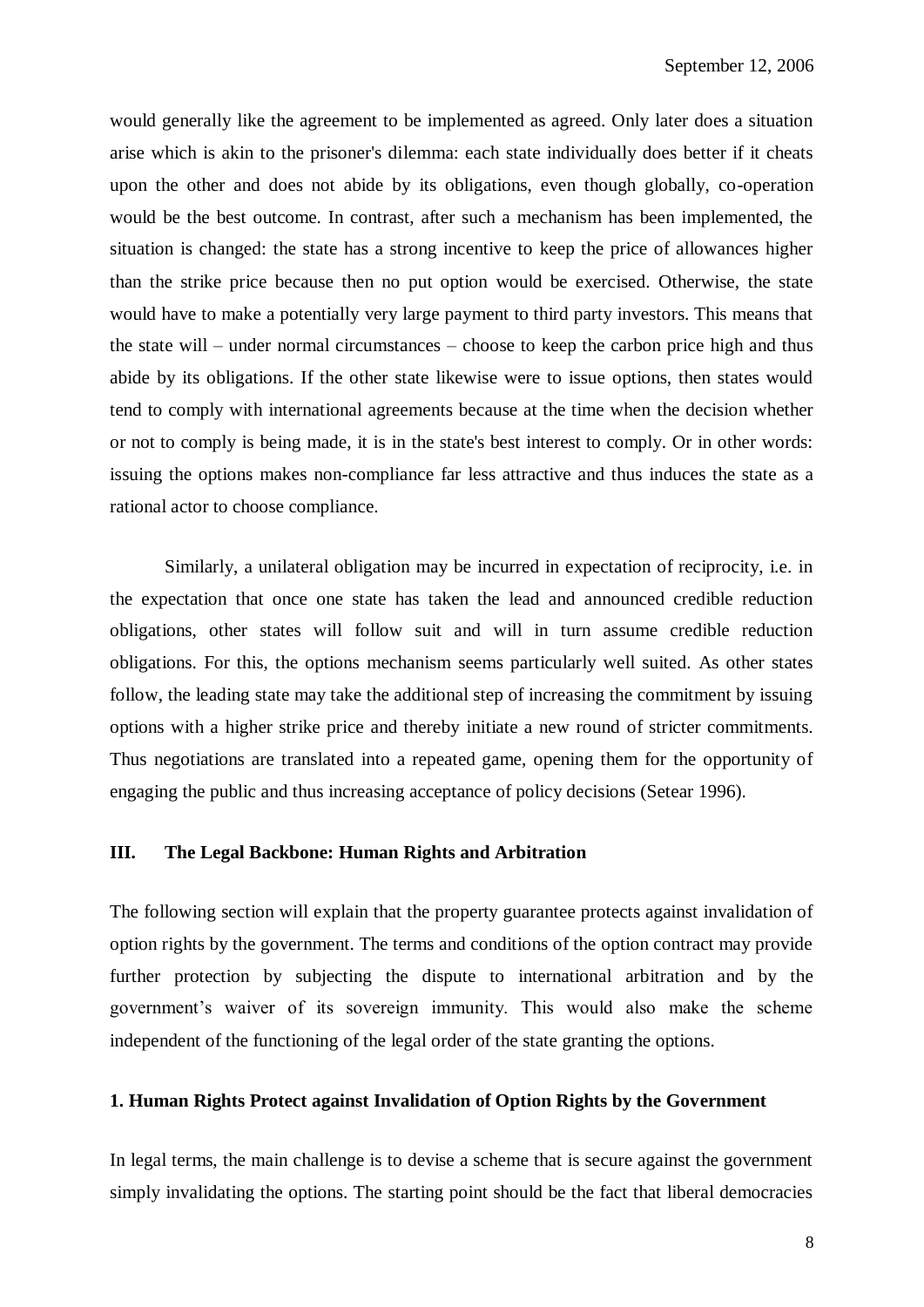protect property rights held by individuals or associations not only against disruption from other individuals, but also against the state itself. This legal<sup>8</sup> protection of property rights makes the proposed approach distinct from the private enforcement approach which, to a large extent, only gives standing to the private individuals concerned, the abolition of which would not trigger compensation.

According to settled case law of the European Court of Justice, "fundamental rights form an integral part of the general principles of law, whose observance the Court ensures. For that purpose, the Court draws inspiration from the constitutional traditions common to the Member States and from the guidelines supplied by international treaties for the protection of human rights on which the Member States have collaborated or to which they are signatories (See, to that effect, Case 44/79 *Hauer* [1979] ECR 3727, paragraph 15). The European Convention on Human Rights has special significance in that respect (Case C-274/99 *P. Connolly v Commission* [2001] ECR I-1611, paragraph 37, and Case C-94/00 *Roquette Frères* [2002] ECR I-9011, paragraph 25). The principles established by that case-law have been reaffirmed in the preamble to the Single European Act and in Article F(2) of the Treaty on European Union. They are now set out in Article 6(2) EU pursuant to which the Union shall respect fundamental rights, as guaranteed by the European Convention for the Protection of Human Rights and Fundamental Freedoms ... and as they result from the constitutional traditions common to the Member States, as general principles of Community law. The right to property is one of the fundamental rights protected by the Court" (Case C-20/00 and 64/00 Booker Aquaculture and Hydro Seafood, [2003] ECR I-7411, paragraphs 65 ff.). Article 1 of the First Protocol of the European Convention on Human Rights, to which the European Court of Justice referred, provides for the protection of property stating that "each natural or legal person is entitled to the peaceful enjoyment of his possessions. No one shall be deprived of his possessions except in the public interest and subject to the conditions provided for by law and by the general principles of international law". This guarantee is then qualified among other qualifiers by the "right of a State to enforce such laws as it deems necessary to control the use of property in accordance with the general interest".

The entitlements arising from the option contract would fall under the term "possessions". The term has been construed broadly by the European Court of Human Rights and includes contractual rights, even if the rights from that contract are conditional. In

1

<sup>&</sup>lt;sup>8</sup> Besides that, of course, there are other non-legal forms of protection of property rights in liberal democracies such as through media, lobbying and other types of organized societal action, see Victor (1999), 158.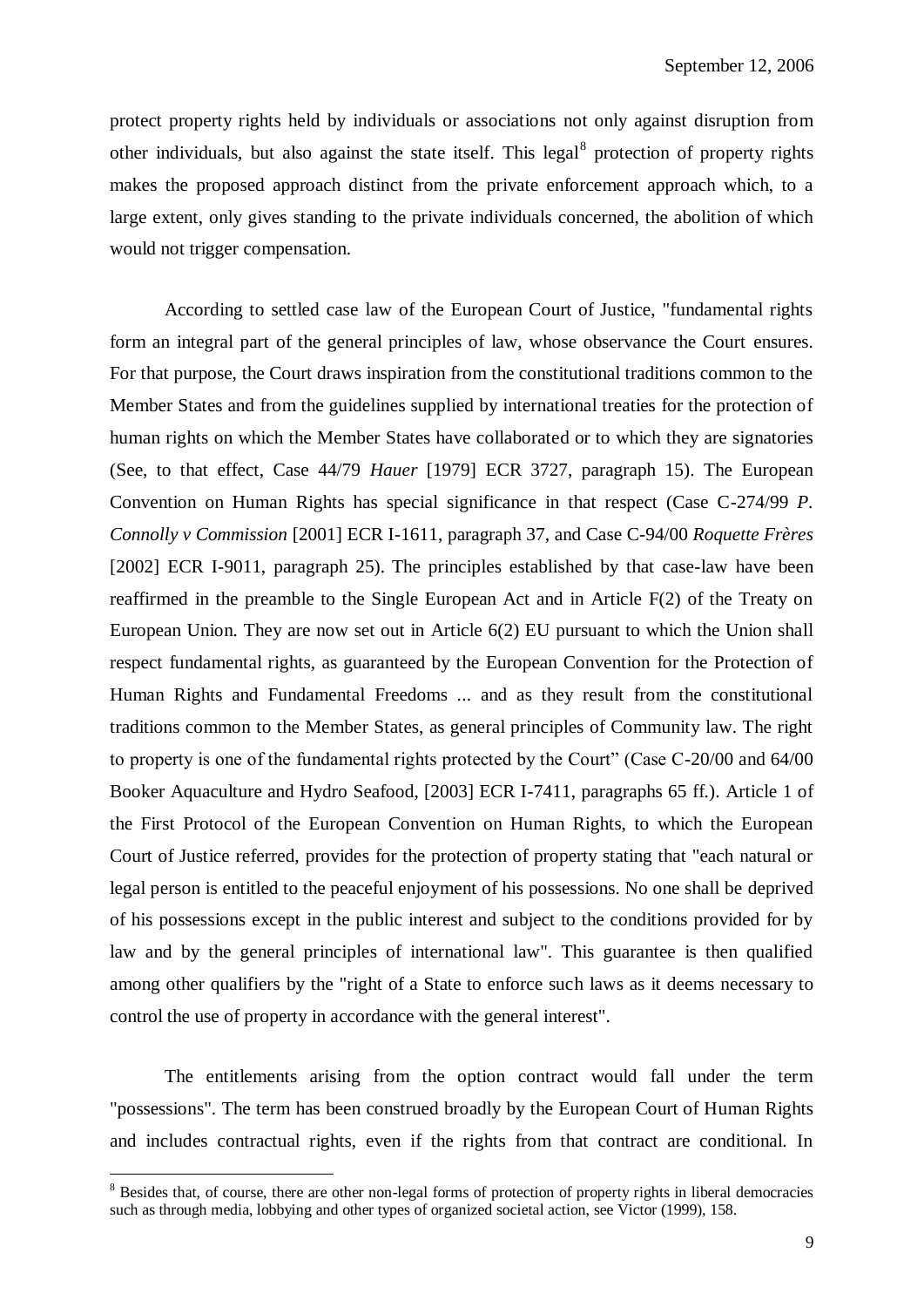addition, it has been held that in principle the right to the enforcement of a contract was a possession for the purposes of the First Protocol (App. No. 12947/87 (1989) 62 D&R 226, 234 – *Association of General Practitioners v. Denmark)*.

The property guarantee protects against the deprivation of the owners from their rights of property, i.e. the extinction of the owner's rights regarding the options. A deprivation may only take place where the measure was in the public interest, which, however, is subject to a very limited review only, largely aimed at finding and disallowing cases of manifest arbitrariness. In addition, the deprivation measure must be proportionate. Proportionality requires a fair balance between the interest of the community and the requirement of the protection of the individual's fundamental rights. In particular, an individual and excessive burden must not be imposed on the individual. The taking of property without payment of an amount reasonably related to its value would normally constitute a disproportionate act. Legitimate objectives of 'public interest' such as pursued in measures of economic reform or measures designed to achieve a greater social justice may, however, call for less than reimbursement of the full market value (Van Dijk/van Hoof 1998, 631 ff.).

All this means that an act by the European Union aimed at annihilating the options scheme would trigger compensations payments. A contrary provision in the act stipulating that the compensation should be zero would be null and void.

Similarly, in the US, the Fifth Amendment provides inter alia that no person shall be deprived of property except where private property is taken for public use and with just compensation. Contractual option rights fall under the heading of "property" (*Lynch* v. *United States*, 292 U.S. 571, 579 (1934)). If the taking in the form of invalidating the option rights may be held to follow public use – which is not altogether unlikely, seeing the recent tendencies in the rulings by the US Supreme Court, for example in the *Kelo v. City of New London*, 545 U.S. [ ] (2005) property development case – then the real issues becomes how much compensation is needed for it to be *just compensation*. "When the power of eminent domain is exercised, it can only be done by giving the party whose property is being taken over or whose use and enjoyment of such property is interfered with, full and adequate compensation, not excessive or exorbitant, but just compensation"( *Backus* v. *Fort Street Union Depot Co.* 169 U.S. 557, 573 (1898)). Generally, the amount to be compensated is determined by the market value of the property (*United States* v. *Miller*, 317 U.S. 369, 374 (1943)). However, valuation is not a straight-forward exercise (Serkin 2005), and compensation based on the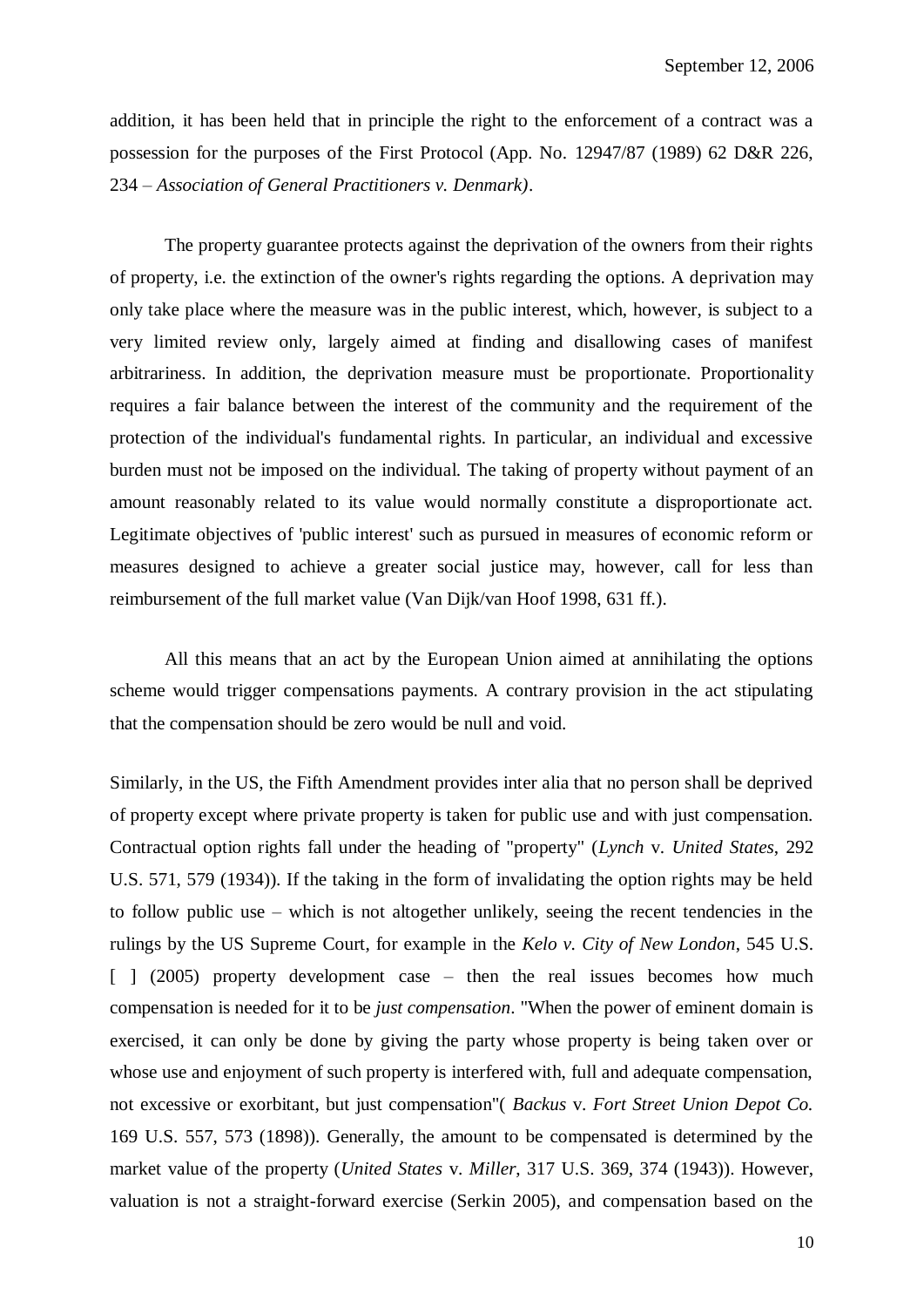market value may be problematic when the market value of the options is low because the markets expect the government not to default.

One might assume that this could offer an opportunity to undermine the mechanism. Governments might abolish the mechanism at a point in time when the value of the options is low and thus also the required compensation would be low. Therefore, the punishment would be endangered. However, as the process of abolishing the options *per se* changes the value of the options – by manifesting an increased likelihood that allowance prices will drop – the value of the option increases. Hence the *ex ante* valuation of the option seems no longer "just". But it is unclear what value should take the place of the ex ante market price to provide for a "just compensation".

One solution to that conundrum could be to specify in the terms and conditions of the contract an appropriate compensation for the holders of the options, e.g. perhaps at the level of the strike price. This would apply if trading of the underlying base value (i.e. allowances) ceases. Such a conditional claim would also be protected under the property guarantee.; even if the government wanted to claim that the sum should be lower, the sum should at least still be close to the full payment, creating a risk for the government significant enough to act as a deterrent.

## **2. Arbitration and Waiver Allow International Enforcement**

Under the well-established sovereign immunity doctrine of public international law, one sovereign state (the forum state) does not adjudicate on the conduct of a foreign state; thus the foreign state is entitled to procedural immunity from the processes of the foreign state. This means states can generally not be sued in courts of another country. Moreover, enforcement by a state regarding titles obtained against another state is generally not permissible either. Indeed, "there is widespread acceptance that the immunity of the foreign State from adjudication jurisdiction may properly be restricted by exceptions, whereas immunity from enforcement jurisdiction remains largely absolute" (Fox 2004, p. 21). Following this principle, if a property guarantee is undermined or held not to apply by the domestic courts of a state issuing the options, the holders might be excluded from pursuing their claims in the courts of another jurisdiction. This could apply both to obtaining title and to enforcing such title.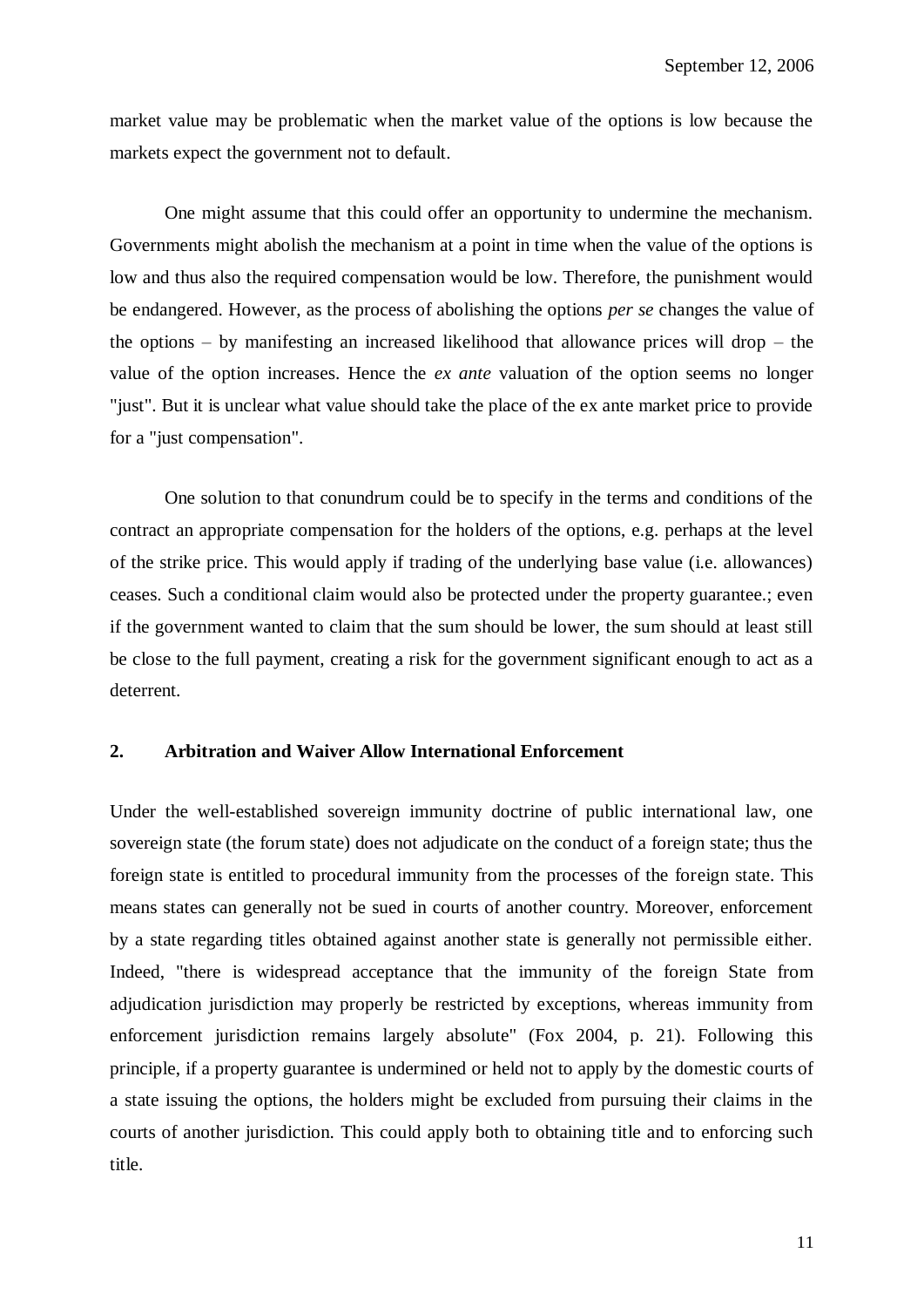Yet, as already indicated, the immunity granted to states is not absolute; rather, a state entering into commercial transactions is not given immunity from adjudication. In the words of (the British judge) Lord Wilberforce:

"The basis on which one state is considered to be immune from the territorial jurisdiction of the courts of another State is that of a '*par in parem non habet imperium'* ... The relevant exception, or limitation, which has been engrafted on the principle of immunity of states, under the so-called restrictive theory, arises from the willingness of States to enter into commercial or other private law transaction with individuals. It appears to have two main foundations: (a) it is necessary in the interests of justice to individuals having transactions with States to allow them to bring such transactions before courts; (b) to require a State to answer a claim based on such transactions does not involve a challenge or inquiry into any act of sovereignty or governmental act of that State. It is, in accepted phrases, neither a threat to the dignity of that State nor any interference with its sovereign functions" (*I Congreso del Partido* [1983] 1 AC 244).

Indeed, the exception is now enshrined e.g. in Section 3 of the British State Immunity Act 1978<sup>9</sup> and in Section 1605 of the US Foreign Sovereign Immunities Act, as amended in 1997.<sup>10</sup> Furthermore, in 2004, the UN General Assembly (A/RES/59/38) adopted the UN Convention on the Jurisdictional Immunities of States and their Property (hereinafter: "UN Convention"), which however must still be ratified by the UN member states.

<u>.</u>

"(1) A State is not immune as respects proceedings relating to (a) a commercial transaction entered into by a State; (b) an obligation of the State which by virtue of a contract (whether a commercial transaction or not) falls to be performed wholly or partly in the United Kingdom... (3) In this section, 'commercial transaction' means (a) any contract for the supply of goods or services; (b) any loan or other transaction for the provision of finance and any guarantee of indemnity in respect

<sup>&</sup>lt;sup>9</sup> Section 3 reads:

of any such transaction or any other financial obligation;

<sup>(</sup>c) any other transaction or activity (whether of a commercial, industrial, financial, professional or other similar character) into which a State enters or in which it engages otherwise than in the exercise of sovereign authority

<sup>&</sup>lt;sup>10</sup> "§ 1605. General exceptions to the jurisdictional immunity of a foreign state

<sup>(</sup>a) A foreign state shall not immune from the jurisdictions of the courts of the United States or of the States in case --

<sup>(2)</sup> in which the action is based upon a commercial activity carried on in the United States by the foreign state ; or upon an act performed in the United States in connection with a commercial activity of the foreign state elsewhere; or upon an act outside the territory of the United States in connection with a commercial activity of the foreign state elsewhere and that act causes a direct effect in the United States; ..."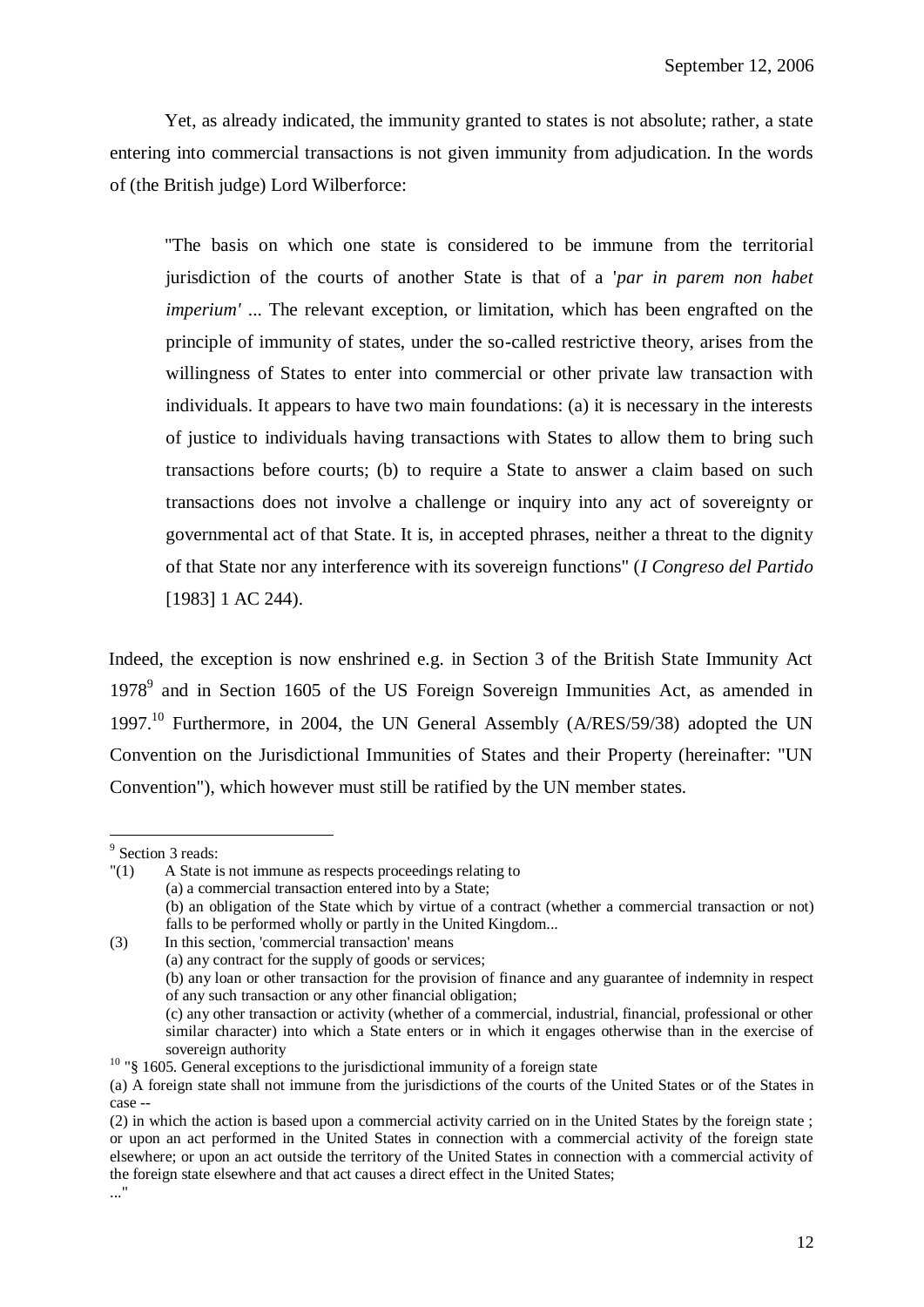There is some uncertainty on the exact delimitation of what constitutes a "commercial transaction". Article 2 para. 2 of the UN Convention, for example, reads:

"[i]n determining whether a contract or a transaction is a 'commercial transaction' under paragraph 1 (c), reference should be made to the nature of the contract or transaction, but its purpose should also be taken into account if the parties to the contract or transaction have so agreed, or, if in the practice of the State of the forum, that purpose is relevant to determining the non-commercial character of the contract or transaction".

This would make the process of deciding whether or not sovereign immunity applies to the options contract, given its function to facilitate enforceability of the international climate change agreement, fraught with difficulties and ambiguities.

However, there seems to be a relatively easy way to deal with such problems: in accordance with the well-known principle of *volenti non fit inuria*, a state that has consented in writing to be submitted to the adjudication and enforcement of another state can no longer raise the sovereign immunity exception (Aust 2005, p. 165). The most common form of such submissal would be arbitration. This is widely used in finance transactions where states raise money by issuing government bonds. Submitting any dispute to arbitration can also imply that the execution of arbitral awards would not be subject to immunity (Fox 2004, p. 266 ff.). Following this approach, a clause could be introduced in the terms and conditions of the put option contracts that provides for arbitration of the dispute. For clarity and to avoid uncertainty in case of a later change of law, such submissal to arbitration would not only extend to obtaining a title, but also expressly allows the holder of the option right to enforce the title against property of the issuing state. Such subjection could be far-reaching and encompass all property that is not necessary for sovereign activities such as consular activities or defense. It could even include<sup>11</sup> enforcement into central bank assets or tax revenues.<sup>12</sup> In practice, however, states issuing the options may wish to be fairly restrictive on the property submitted to enforcement, invoking grounds of sovereignty. The exact scope of the sub missal to enforcement would thus have to be laid down in the international agreement between the states as well as in the put option contract between the respective state and the investor.

<u>.</u>

<sup>&</sup>lt;sup>11</sup> See Article 21 (c) of the UN Convention. For a practical case involving such a waiver see *Camdex International Ltd. v. Bank of Zambia* [1996] 3 All ER 431.

<sup>&</sup>lt;sup>12</sup> Under the ICSID Convention, taxes from ship-owners to Liberia were held to be exempt, *Liberian Eastern Timber v. Government of the Republic of Liberia* 89 ILR 360.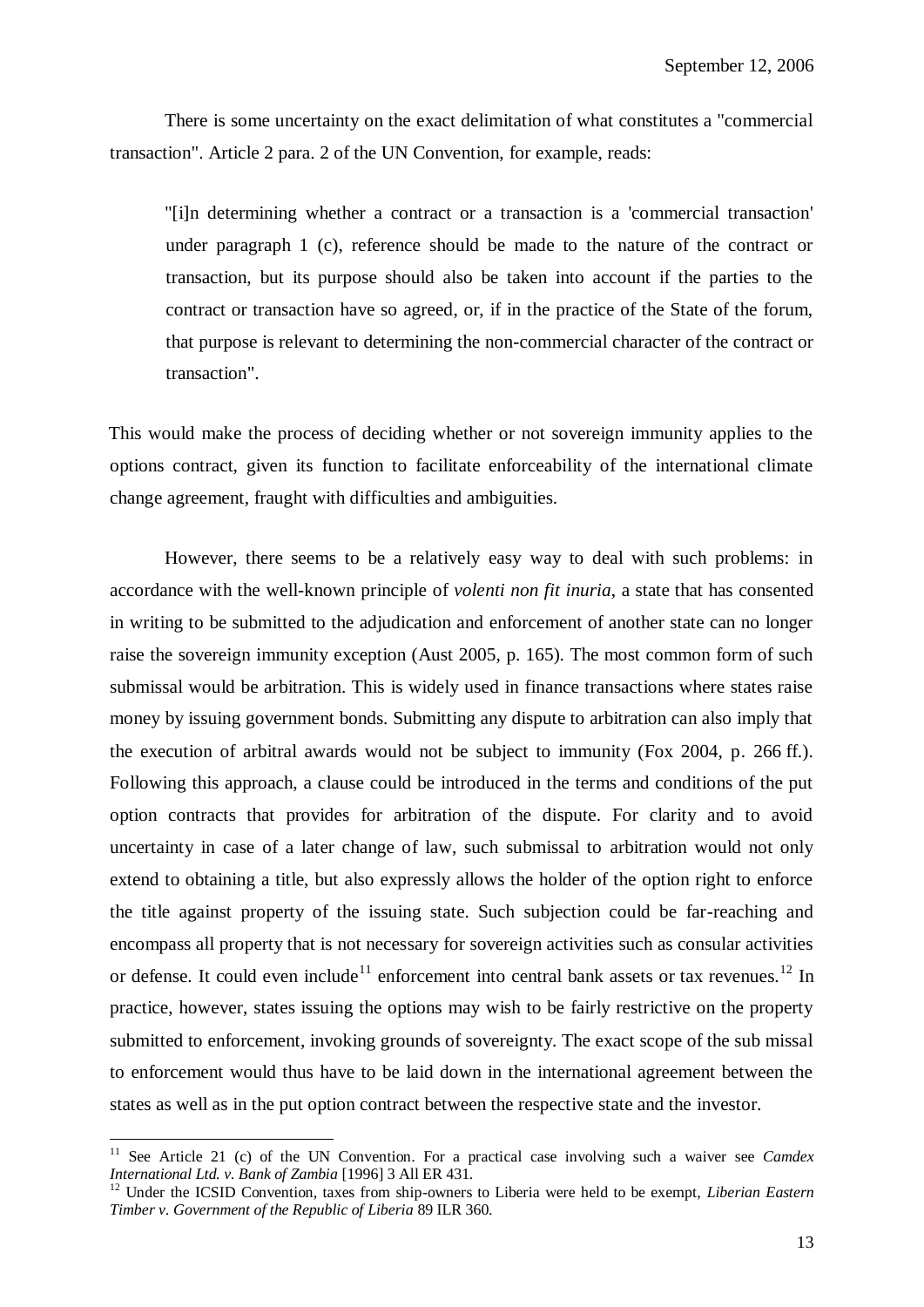# **3. Arbitration Allows the Implementation Irrespective of Domestic Legal Order**

If enforcement were reliant solely on the protection of property rights by the respective state, the proposed mechanism might not be universally applicable. However, as has been pointed out above, international arbitration may do the trick: if all states undertaking obligations accept to submit disputes with option holders to arbitration and waive their sovereign immunity regarding adjudication and enforcement, the protection of property rights by that state cease to be much of a concern, as long as other states remained willing to enforce the arbitral awards on their territory, i.e. as long as those forum states maintained the rule of law.

# **IV. Implementation Details**

1

#### **1. Mechanism for Issuing the Options**

While it is beyond the scope of the present text to elaborate on the exact details of the number and duration of options to be issued – not least because it is determined by the level of commitment negotiated internationally or chosen by societies advancing national policies – we could envisage the following rough outline for the mechanism. The options should be such that there is not one single date in the future at which the options can be cashed in. Rather, we would suggest a continuum of cashing in dates. Initially, to get the scheme rolling, on say three different dates within a time frame of three years, options should be issued. The duration of the option should be timed so that, at the end, there are (e.g.) 15 tranches ending in 15 consecutive years. As time passes and one tranche expires, the same volume of new options is issued to retain the commitment time and value. The options can be designed as European or American options. In the first case they can only exercised at the expiry date in the later any time before the expiry date. Thus the European options can offer a clearly defined commitment value for every year, and thus allow for a fine tuning of the level of desired commitment. They do however require that either some options expire in any one time period or that allowances can be banked between time periods to ensure a continuity of commitment. $13$ 

<sup>&</sup>lt;sup>13</sup> Unless emitting activities are inter-temporally substitutable in which case the demand for allowances in the next period might be depressed by the over-issue in the current period.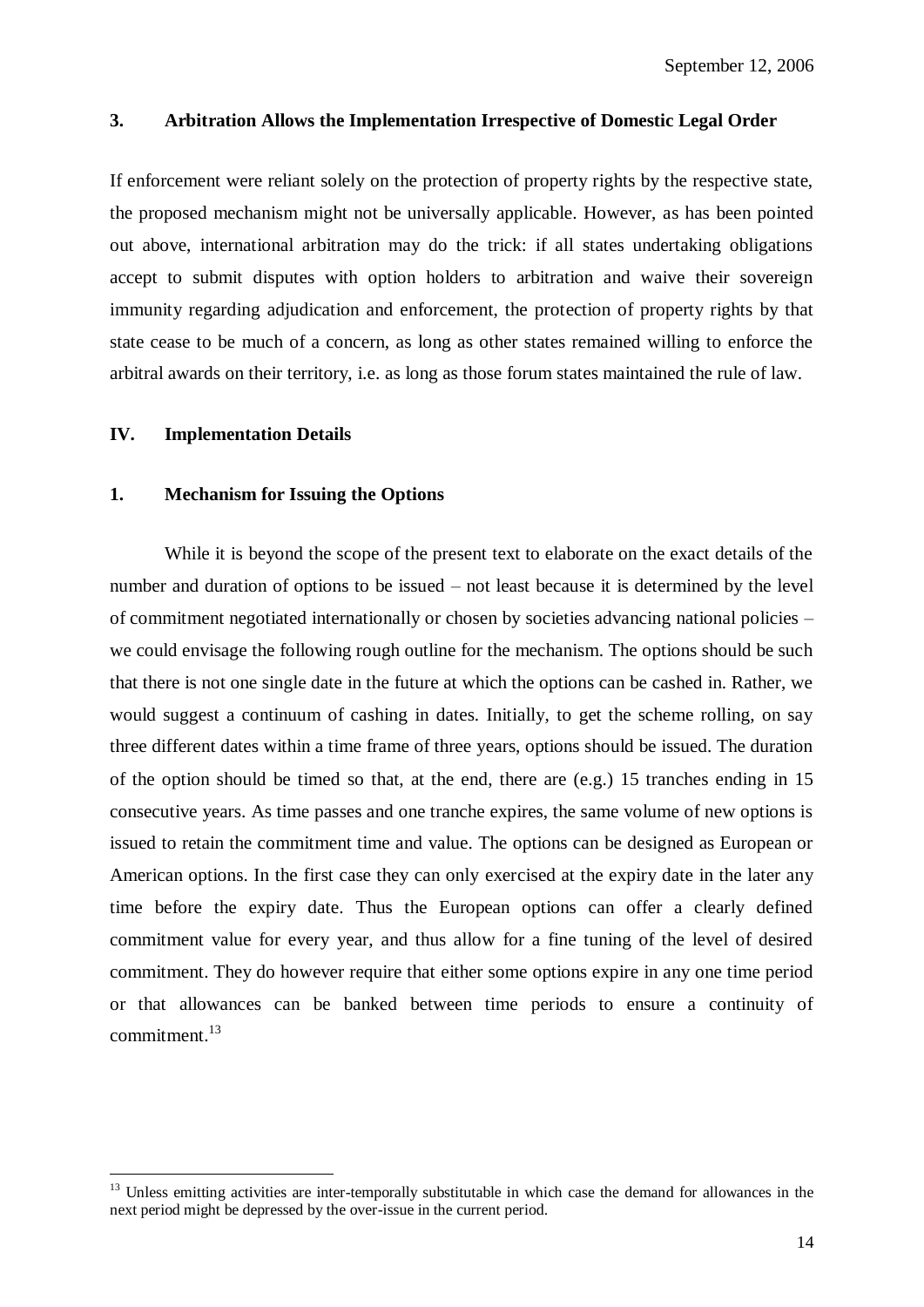# **2. Does the Mechanism Really Provide Enforcement?**

One may wonder whether the scheme proposed here really provides for enforcement, for two reasons: first, the enforcement mechanism does not result from the international obligation, but from the later issue of new options. Until the obligation to issue options has been complied with, there is no effective punishment mechanism in place; sanctions would only be possible under public international law, which is, as indicated above, sometimes regarded as rather toothless. Second even once the put options have been sold, maintaining the effectiveness of the threat means that the state must continuously provide for new options.

The first point is mostly true: the obligation to enter into the options contracts is largely not enforceable. Yet the whole process of getting the international agreement in place (negotiation, signing, and ratification) may take a long time; adding some more time after ratification may not change all that much, in particular given that the obligations and the timeframe for complying with them are clearly defined. One could even envisage that the obligations are implemented through a process where governments issue options on a yearly basis over several years. As they can observe each other's behavior they can thus ensure mutual implementation.

The second point also contains some truth: over time, the obligation to enter into new options contracts is again generally not enforceable. However, non-compliance with the obligation to issue new options would not invalidate the outstanding options. The state not issuing new options would therefore be free from penalties for too low a carbon price only after the lapse of additional time. In effect, the possibility to refuse to issue new options amounts to the possibility of terminating the enforcement provision, which is not altogether unusual in public international law (cf. Vogel (1997), Art. 29). Moreover, since the duration of the options as well as the number of options issued would be laid down in the international agreement, the implicit "notice period" for the termination by way of not issuing any new options could be fine-tuned according to the wishes of the contracting states.

#### **3. Protection against Market Imperfections**

We expect the market price for the put options to be fairly low, for two reasons. First, the government can control the issuance of allowances. It can therefore *ex ante* ensure sufficient scarcity such that the market price of the allowances does not fall below the strike price of the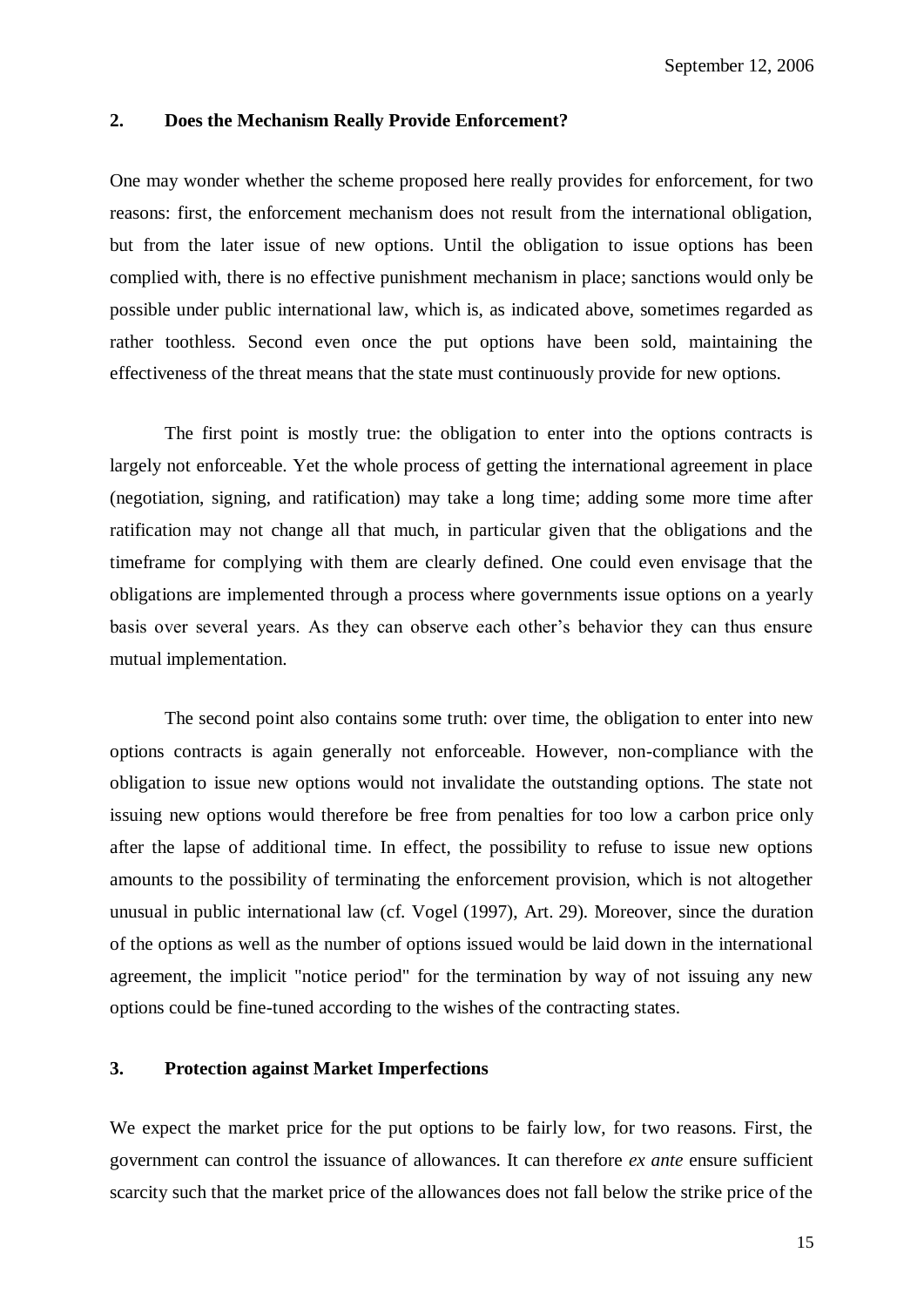put option. Second, physical settlement *ex post* drives up the carbon price. Thus, from the perspective of a rational investor, it would appear unlikely that the carbon price falls below the strike price, which in turn means that the price of the put option should be low. A state wishing to alter its policy and wishing to escape from the commitment made to the financial market might be tempted simply to buy put options on a large scale and only afterwards reveal its intention to negate on its commitment regarding the carbon price.

With sufficiently transparent markets and diverse ownership of the option contracts any such attempt by the state would easily be detected. This would lead market participants to update their beliefs about the future carbon price. With market expectations of lower carbon price, the price of the remaining options increases. If the attempt is detected sufficiently early, then the higher price to be paid for the remaining options again prevents such attempts by the government. Transparency requirements, e.g. the notification of significant ownership by any entity are thus again beneficial. If this is judged not to be sufficient, then one might also consider restricting the state or any entity related to the state from repurchasing any put options issued. Any violation of this obligation should be punished through the mechanism of rendering the purchase contract invalid, with the purchase price paid to the seller being forfeited.

# **4. Why Not Simply Put Money into an Escrow Account?**

Finally, another objection to the proposed scheme might be to ask: why not simply oblige governments to put an adequate amount of money into an escrow account? Then, a violation by the state of the obligations under the international agreement would lead it to forfeit that amount (Victor 1999, 155). An independent trustee could be empowered to check the compliance and take forfeiture actions where necessary. Structurally, such a proposal would not be dissimilar to the mechanism proposed in this paper.

However, in our view, such mechanism would suffer from some serious drawbacks: first, it is hard to imagine that the trustee would be absolutely independent. Rather, one would envisage that his position could be altered by some kind of a resolution by the member states to the international agreement establishing his position. The trustee could not resist such a change since his position is one of holding the property on trust and not for self-interest. Therefore, the enforcement would in the end be subject to negotiations between the states and thus suffer from the costs of enforcement which the other states may not be willing to bear (as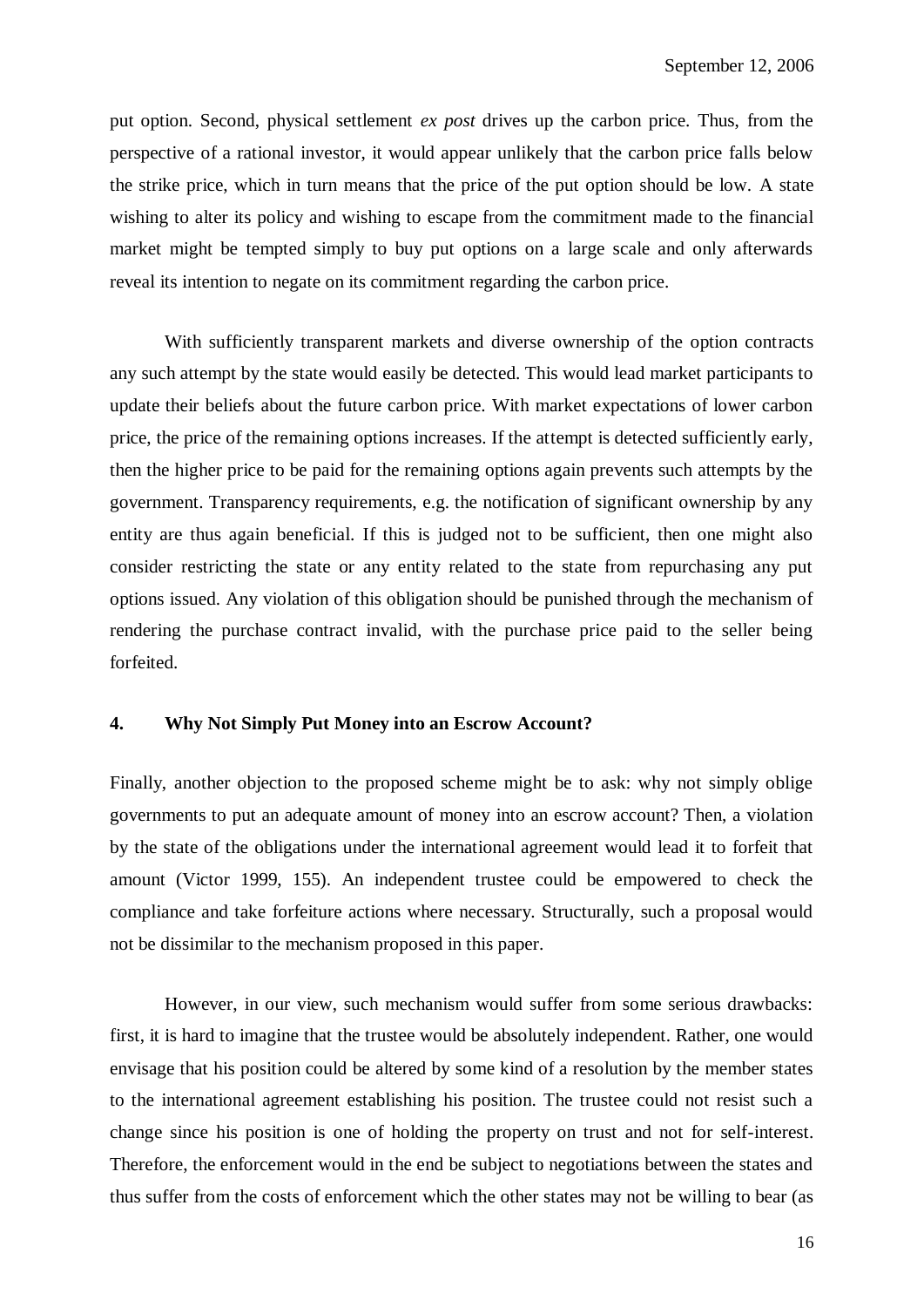evidenced by the European Growth and Stability Pact). Second, compared to the options model, the costs are higher, since the governments would have actively to raise money to pay into the escrow account, whereas under the put option scheme they would initially receive (an admittedly) small amount of money. Third, the question would arise as to what should be done with the money while held in escrow, a problem which, given the fairly large sums of money involved to secure attractive deterrence, appears non-trivial. Fourth, such a scheme would lack the advantage of *ex post* automatic price stabilization.

## **V. Discussion**

# **1. Evaluation Criteria for Enforcement Mechanisms**

The overarching concern for an enforcement mechanism is that it must be seen as legitimate. However, the criterion needs to be broken down into further sub-criteria in order to become operational. We thus propose the following sub-criteria that would make an enforcement mechanism legitimate.

- 1) First, and obviously, the enforcement mechanism shall only apply if there has been a breach of obligations under the agreement that is to be enforced. Where sanctions under an enforcement mechanism are triggered even though the state in question has fulfilled its obligations, the enforcement would not be legitimate. In statistical theory, the aim can be described as avoiding a type I error, in the sense that behavior by a state is considered as not being in conformity with a treaty although in reality it is.
- 2) In turn, the enforcement mechanism should apply for a maximum number of cases where a state has violated its obligations under the agreement. For if the sanctions were not applied regularly, the effectiveness of the threat of sanctions would be reduced. In addition, the cases in which enforcement did take place would be considered as illegitimate: a state subject to sanctions would seek to argue that the sanctions were unfair given that another state "got away" with its breach of obligations. In statistical theory, the aim can be likened to avoiding a type II error, in the sense that behavior by a state is considered as being in conformity with a treaty although in reality it is not.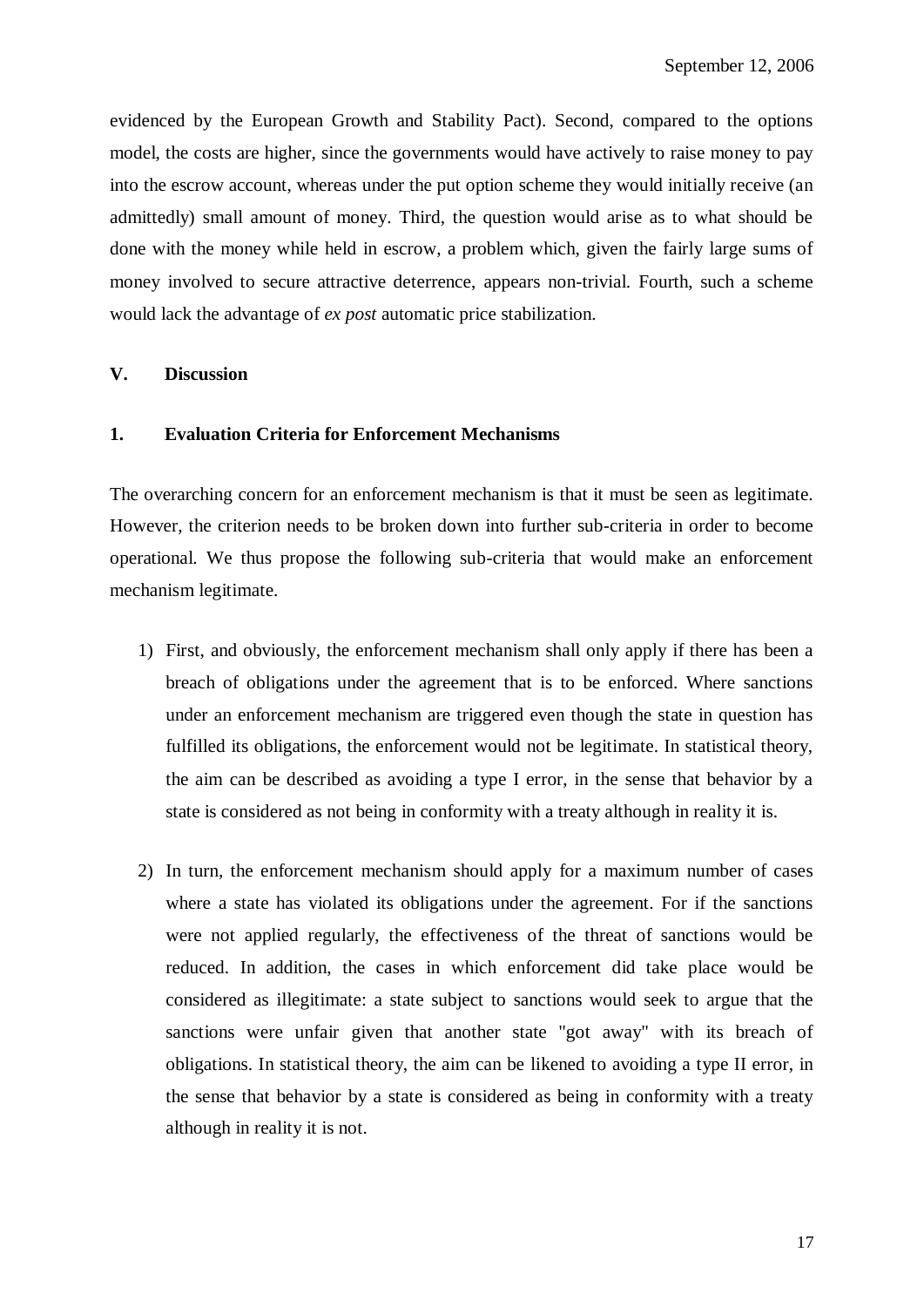- 3) The sanctions must in some sense be proportionate (though not necessarily linearly related to) to the breach of obligation: a minor breach of obligation should not trigger maximum punishment, as this would be seen as unfair. Such maximum penalty enforcement even for only trivial violations would go beyond what is necessary to secure the application of the treaty.
- 4) The sanctions mechanism should be triggered automatically and not require another round of voting by the signatory states: the sanctioning mechanism contained in the European Union Stability and Growth Pact has shown that the additional round of voting gives rise to all sorts of unrelated arguments and may delay, if not altogether stop, the implementation of sanctions.
- 5) The mechanism should be transparent. Often, the judgment of what constitutes compliance and what constitutes non-compliance is fuzzy. Since large-scale commitments by the states are called for, the citizens of a state against which the sanctions have to know why the sanctions are triggered and therefore whom they have to hold accountable on a domestic level. To achieve this aim, the enforcement mechanism needs to have an easily verifiable trigger event, the responsibility for which can be attributed to specific agents of the respective states.
- 6) In the very long run, the mechanism should provide some flexibility to reflect altered thinking due to scientific and technological progress or due to changed attitudes. For example, a particularly severe drought, inundation or series of hurricanes may increase the sense of urgency to take mitigation measures.

# **2. Assessing the Proposed Solution against these Criteria**

Measuring the proposal advanced in this paper against the yardstick of the evaluation criteria developed above, the proposal fares quite well:

The mechanism meets the first requirement as it brings about a payment obligation only if the carbon price falls below the strike price. Therefore, there the enforcement mechanism is only triggered if a government has violated its obligation to maintain the carbon price at or above the specified level. The mechanism continues to bite even if a government achieved the emission reduction targets  $-$  e.g. it continues to be subject to the minimum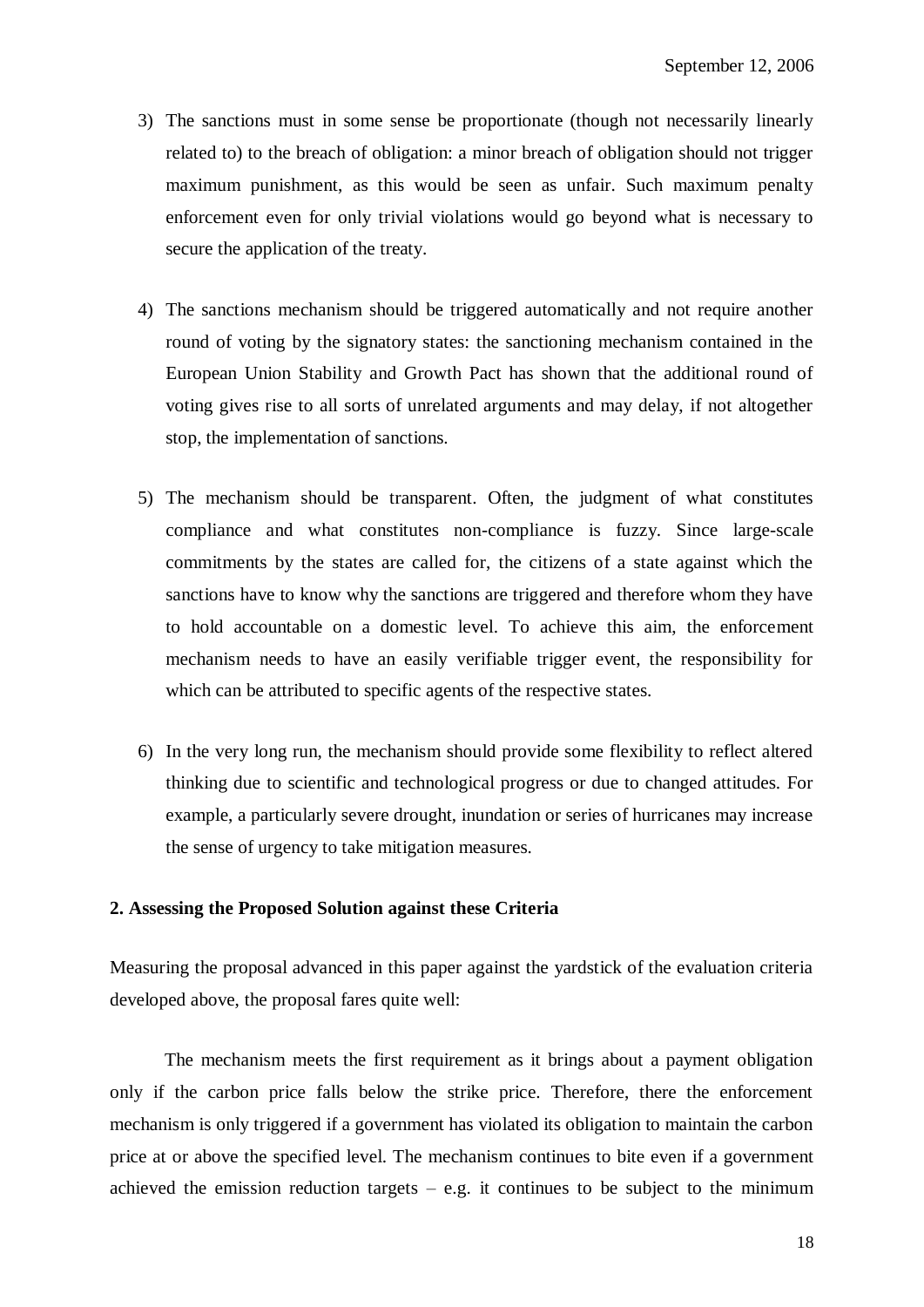carbon price requirement. This is certainly desirable from the internal commitment perspective of creating investment security, but might be considered to be excessively strong from an international commitment perspective. In theory one could introduce in the options contract a clause such that the put option can only be exercised if the state misses its reduction target. Yet it would at the same time make the put option subject to uncertainties, for example regarding the measurement of emissions, and could create large financial incentives to influence the metrics of such measurements.

The second requirement is also met: a violation of the obligation to maintain the price of the allowances at a certain level results in a payment obligation towards the holders of the put option.

The third requirement – proportionality – is equally satisfied: where the respective state violates its price maintenance obligation only slightly, the ensuing "penalty" is also mild as only few options would be exercised. The ability to fine tune the level of commitment by choosing the option strike price, duration and number of options issued.

The fourth requirement  $-$  i.e. that the enforcement is triggered automatically, rather than being subject to a consensus by the other contracting states  $-$  is also fulfilled: the individuals holding the options can be thought of as rational, self-interested individuals. They will then pursue their claims against the state.

Regarding the fifth requirement, the process is transparent, since the price of allowances is formed on a liquid market. The number of put options is public information. A supervisory international agency could oversee the number and conditions of options issued. Their option price again forms in a market and is publicly known. Transparency is increased with disclosure requirements when companies or groups of companies hold more than certain threshold levels. Although it is possible to create financial instruments that are based on other values, such as the level of a carbon tax, they would almost inevitably be less transparent. For example, it would then have to be argued what emissions activities were to be taken as the basis – probably the lowest taxed – and whether nominal or effective tax rates mattered.<sup>14</sup>

<u>.</u>

<sup>&</sup>lt;sup>14</sup> Domestic enforcement would also present an issue for the approach advocated in this paper: A state willing to break its obligation to maintain a high price of allowances would instead of having the official price collapse rather resort to very lax controls. One would, however, expect that such behavior would bring down the market price of allowances also.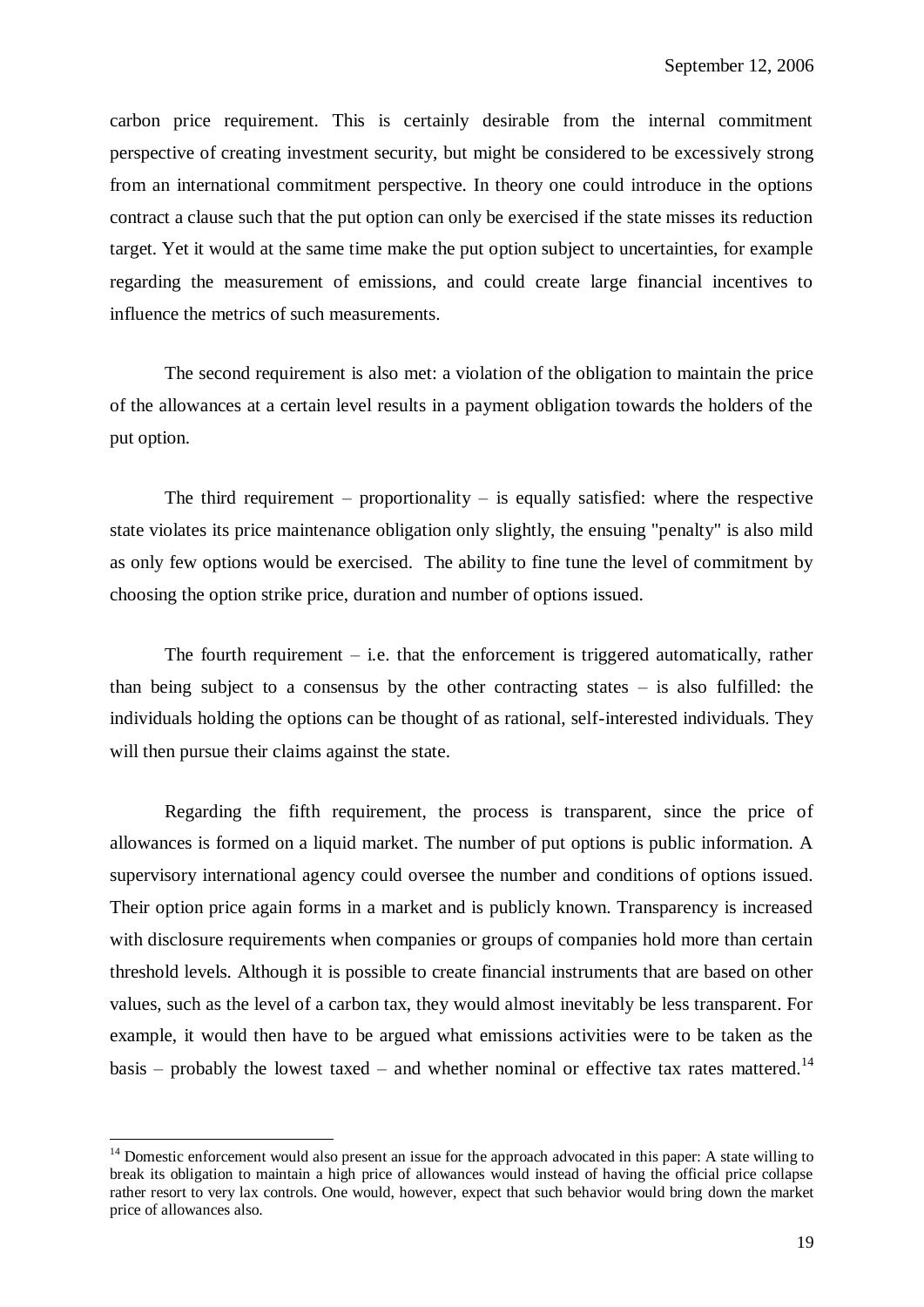Particular complications can arise when a country wants to shift quickly from a trading scheme to a tax-based scheme rather than gradually fading out the options.

Finally, regarding the sixth requirement, the mechanism provides flexible in the longrun. The state can phase out the put options. When no put options are outstanding any longer, it is not bound any more. Alternatively, it may simply accept the penalty and pay the option holders their dues. Conversely, the mechanism can be made more stringent over time, either through the issue of additional put options or by raising the strike price for new options replacing old ones. In addition, the state may also choose to issue additional put options that have a maximum payable amount. For example, where the state has as a first step issued one billion put options with a strike price of EUR 15, the state may increase commitment by issuing as a second step a further one billion options exercisable at the same date with a strike price of EUR 20, but which pay a maximum amount of EUR 5. This would be equivalent to the state in a single step issuing one billion put options with a strike price of EUR 20 without maximum payment.

Furthermore, the mechanism is also sufficiently flexible so as to allow a transition to a carbon tax. This seems all the more important since carbon trading is still a rather new policy tool, and both current experience and changing circumstances might imply that in the future or in other countries taxation might be perceived as the preferred option for internalising carbon prices. In principle carbon taxation can replicate allowance trading, e.g. create the same charge as the costs incurred for the acquisition of allowances. A set of sectors or characteristics of installations is defined in the option contract that are covered thereby. If the certificates have been replaced by a carbon tax and the level in any one of these sectors has fallen below the strike price defined in the option contract on a day on which the option may be exercised, then the holder of an option contract can exercise the option. The holder then receives from the government the difference between the 'promised' carbon tax level and the realised carbon tax level. In essence, this means that the lowest taxed sector determines the value of the options. Due to the nature of taxation, there cannot be a physical settlement.

To ensure the proper functioning of such transition, three challenges have to be dealt with: First, imputation on other taxes. The government may seek to undermine its commitment by providing for an imputation system. They might do so by allowing companies to offset carbon taxes against their corporate income tax liabilities. Such imputation would have to be ruled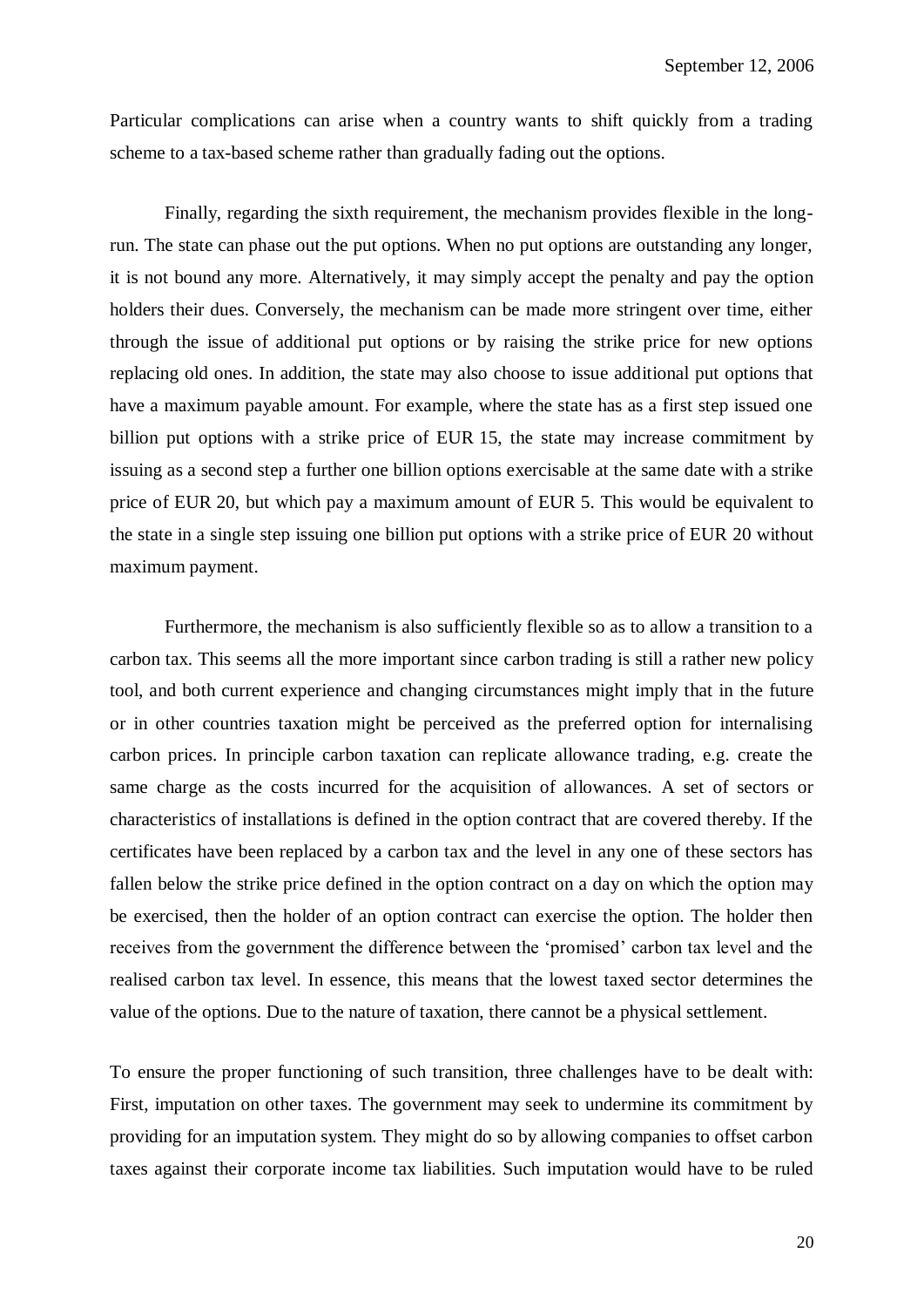out. This would obviously not preclude companies from accounting for carbon taxes as costs when calculating the taxable income of the corporation.

Second, it is easier to differentiate taxes and create exemptions for specific sectors or installations. The history of energy taxation indicates that energy intensive industries can argue for specific exemptions to accommodate for their requirements. The clause in the option contract according to which the option holder could choose ex post the sector for which the tax level determines the value of the option creates a strong incentive for governments to avoid such behaviour, as market participants will identify the sector with the lowest carbon tax level, and realise their options if that level is below the strike price.

Third, governments could adjust other energy related taxes to compensate for some of the carbon taxation. This is a risk that is not unique to carbon taxation but also applies to carbon allowance trading. One would expect this risk to be largest in energy intensive industries for internationally traded goods. Lower taxation might create a national advantage and thus attract more profits and jobs. However, for exactly this reason these sectors are already typically characterised by low energy tax levels, and thus the scope for further reductions of energy taxes to compensate for carbon taxes is low. This might create an interesting dynamic – the sectors most exposed to carbon taxes will argue for means to benefit from some of the corresponding tax reductions. If they cannot benefit from energy related tax reductions, they will try to look at other aspects, e.g. labour or corporate profit taxes. Thus they might push for exactly the adjustments desired by macro-economists that want to harvest the double dividend of carbon taxation.

# **VI. Conclusion**

This paper has shown that states can overcome both the internal and the external commitment problem and thus credibly promise to foreign governments and to investors in low-carbon technologies to maintain the carbon price at or above a certain level. If states take measures that reduce the carbon price, e.g. through issue of more allowances, they are "punished" by the financial markets: the holders of the options exercise their options and receive a payment amounting to the shortfall of the carbon price under the commitment level. They are protected by the domestic property guarantee and by an international arbitration clause which allows them to obtain title against a state seeking to default on its obligations. Once in place, the mechanism thus largely prevents non-compliance. The approach can be "fine-tuned", in the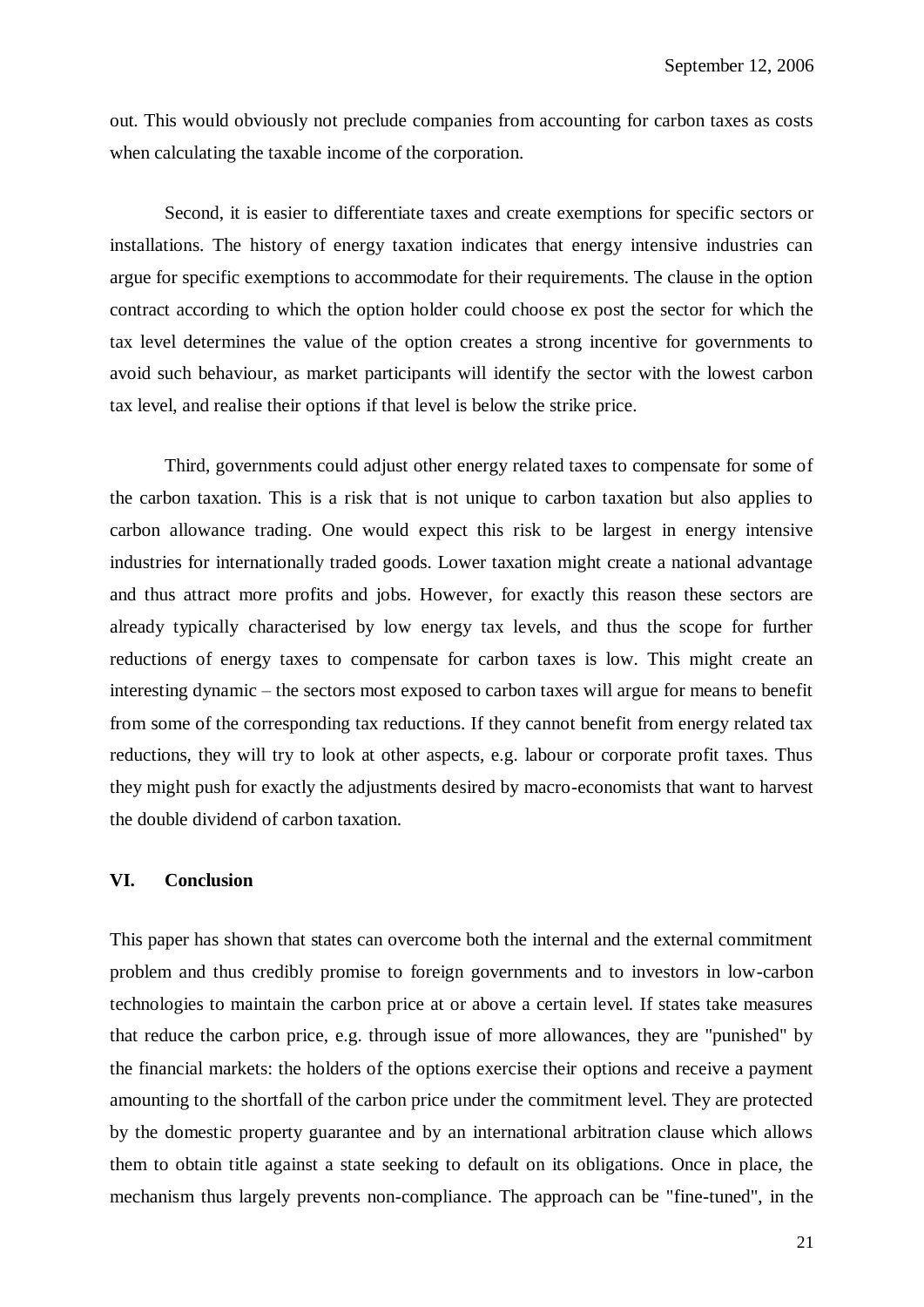sense that states can, through the number and duration of options issued and the determination of the strike price, select a desired level of commitment from a continuum of choices. More research seems warranted on the exact structure of the options scheme, as well as on possibilities for the actors to abuse the scheme.

The mechanism has the advantage of compatibility with the Kyoto process, while also addressing concerns regarding free-riding and ability to commit, as well as ease of monitoring and predicting compliance. It is also simple and dynamically flexible. In short: the proposed mechanism gives decision-makers the choice as to how much of a commitment they wish to make.

#### **References**

- Abrego/Perroni (2002) Investment subsidies and time-consistent environmental policy, 54 Oxford Economic Papers, pp. 617 ff.
- Atkinson/Stiglitz (1980) *Lectures on public economics*. Cambridge: Cambridge University Press.
- Aust (2005) *Handbook of international law*. Cambridge: Cambridge University Press.
- Barrett (1999) International cooperation and the international commons. 10 Duke Environmental Law & Policy Forum, pp. 131 ff.
- Barrett (2003) *Environment and statecraft*, Oxford, Oxford University Press.
- Bell/McGillivray (2006) *Environmental Law*, 6<sup>th</sup> ed. Oxford: Oxford University Press.
- Bishop/Crawford/Reisman (2005) *Foreign investment disputes: Cases, materials and commentary*. The Hague: Kluwer.
- Bodansky (2003) Climate commitments: Assessing the options. In PEW Center on Global Climate Change, Beyond Kyoto – Advancing the international effort against climate change, pp. 37 ff.
- Bradford (2004) In the minds of men: A theory of compliance with the law of war, 36 Arizona State Law Journal, pp. 1243 ff.
- DeMerieux (2001) Deriving environmental rights from the European Convention for the Protection of Human Rights and Fundamental Freedoms. 21 Oxford Journal of Legal Studies 521 ff.
- Downs et al (1996) Is the good news about compliance good news about cooperation?, 50 International Organization, 379 ff.
- Ehrmann (2002) Compliance control in international environmental treaties. 13 Colorado Journal of International Law and Policy, pp. 377 ff.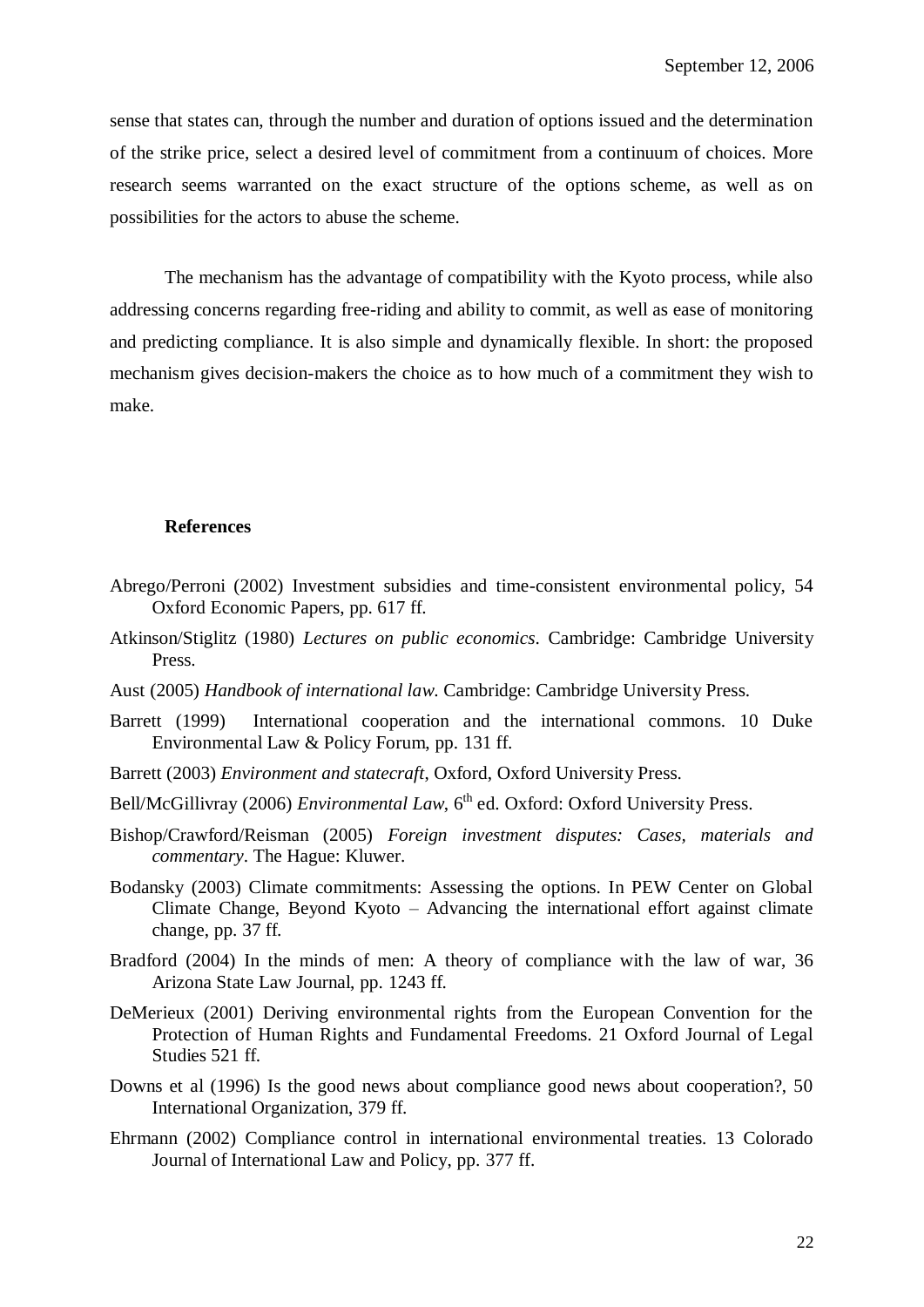- Filho (2005) Looking for adequate tools for the enforcement of multilateral environmental agreements: Compliance procedures and mechanisms. Available at http://www.esilsedi.org/english/pdf/Filho.PDF.
- Fox (2004) *The law of state immunity*. Oxford: Oxford University Press.
- Helm/Hepburn (2005) Carbon contracts and energy policy: An outline proposal. Available at www.dieterhelm.co.uk/publications/CarbonContractsOct05.pdf
- Helm/Hepburn/Mash (2005) Credible carbon taxes, in Dieter Helm (ed.), *Climate-change Policy*, Oxford: Oxford University Press, pp. 305 ff.
- Henkin (1979) *How nations behave*, 2<sup>nd</sup> ed. New York: Columbia University Press.
- Holtwisch (2006) *Das Nichteinhaltungsverfahren des Kyoto-Protokolls: Entstehung – Gestalt – Wirkung*. Berlin 2006: Duncker & Humblot.
- Kiss (1992) An introductory note on a human right to environment, in Edith Brown Weiss (ed.), *Environmental change an international law: New challenges and dimensions*, 199 ff. Tokyo: United Nations University Press.
- McKibbin/Wilcoxen (2002) The role of economics in climate change policy. 16 Journal of Economic Perspectives, pp. 107 ff.
- Newbery (2003) Contracts for supply of nuclear power, Nuclear Issues Group, Oxera 10.7.2003.
- Lee (2000) The underlying legal theory to support a well-defined human right to a healthy environment as a principle of customary international law. 25 Columbia Journal of International Environmental Law, pp. 283 ff.
- Marsiliani/Renström (2000) Time inconsistency in environmental policy: tax earmarking as a commitment solution, 110 The Economic Journal, pp. 123 ff.
- Neuhoff (2006) Market mechanisms to address climate change. Background Paper for G8+5 process. Available at Available at  $\alpha$ <http://www.electricitypolicy.org.uk/TSEC/2/Market%20Mechanisms%20to> %20address%20Climate%20Change\_kn.pdf.
- Pizer (1999) The optimal choice of climate change policy in the presence of uncertainty. 22 Resource and Energy Economics, pp. 233 ff.
- Pizer (2002) Combining price and quantity controls to mitigate global climate change. 85 Journal of Public Economics, pp. 409 ff.
- Serkin (2005) The meaning of value: Assessing just compensation for regulatory takings. 99 Northwestern University Law Review, pp. 677 ff.
- Setear (1996) An iterative perspective on treaties: A synthesis of International Relations Theory and International Law. 37 Harvard Journal of International Law, pp. 139 ff.
- Van Dijk/van Hoof (1998) *Theory and practice of the European Convention on Human Rights*, 3rd ed. The Hague: Kluwer.
- Vázquez (1992) Treaty-Based rights and remedies of individuals, 92 Columbia Law Review, pp. 1082 ff.
- Victor (1999) Enforcing international law: implications for an effective global warming regime. 10 Duke Environmental Law & Policy Forum, pp. 147 ff.
- Vogel (1997) *On double tax conventions*, The Hague: Kluwer.